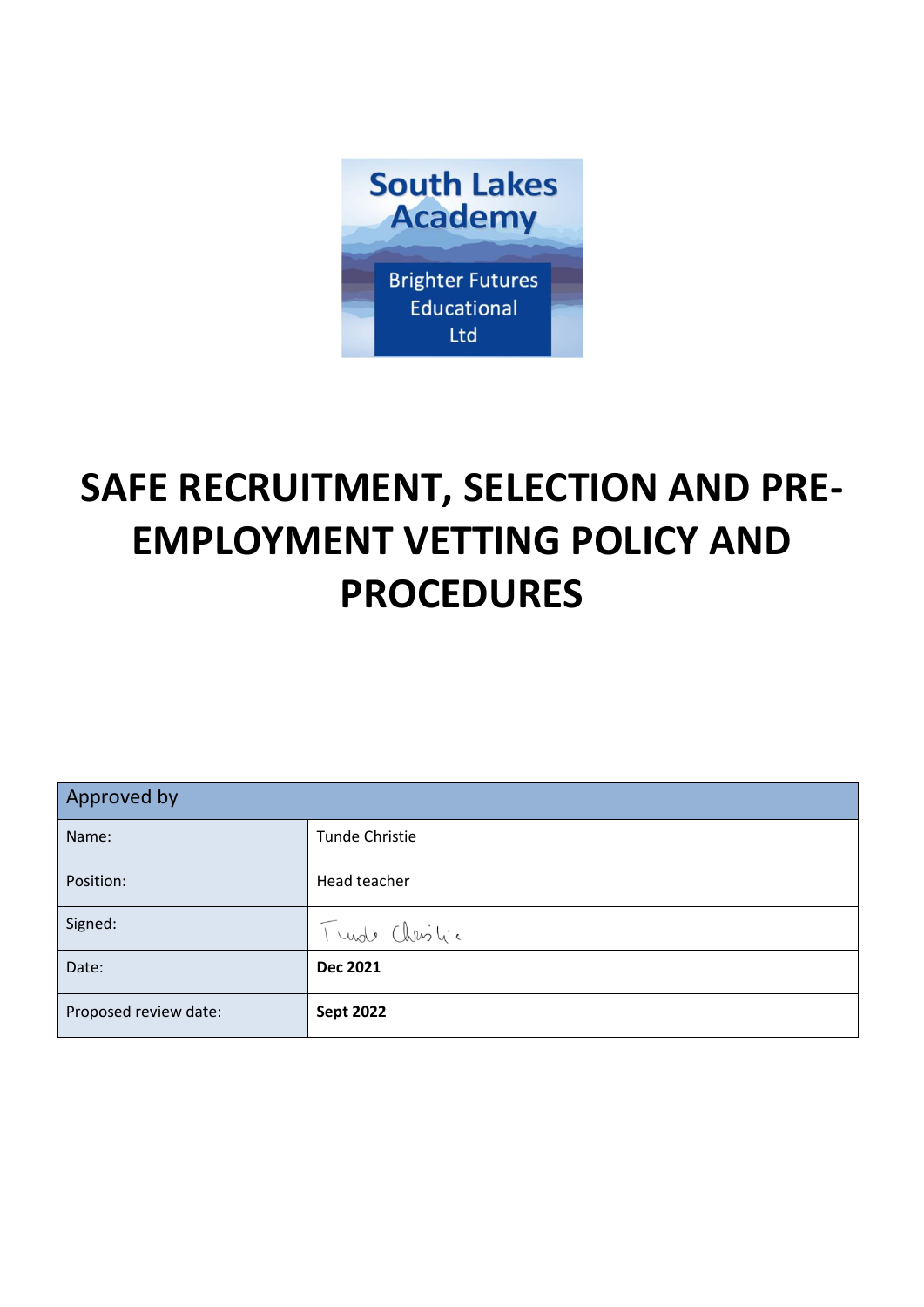## **Review Sheet**

**The information in the table below details earlier versions of this document with a brief description of each review and how to distinguish amendments made since the previous version date (if any).** 

| Version<br><b>Number</b> | <b>Version Description</b>                                                                                                                                                                                                                                   | Date of Revision |
|--------------------------|--------------------------------------------------------------------------------------------------------------------------------------------------------------------------------------------------------------------------------------------------------------|------------------|
| $\mathbf{1}$             | Original                                                                                                                                                                                                                                                     | <b>July 2018</b> |
| $\overline{2}$           | Revised to take account of Keeping Children Safe in Education 2018<br>and the Childcare (Disqualification) and Childcare (Early Years<br>Provision Free of Charge) (Extended Entitlement) (Amendments)<br>Regulations 2018                                   | <b>Nov 2018</b>  |
| 3                        | Revised to take account of Keeping Children Safe in Education 2019                                                                                                                                                                                           | Sept 2019        |
| 4                        | Updated to take into account of Safer recruitment Consortium<br>guidance on content of application forms                                                                                                                                                     | Nov 2019         |
| 5                        | Minor Revisions to clarify information on the requirement for pre-<br>appointment health checks for all new employees                                                                                                                                        | Jan 2020         |
| 6                        | Updated to include changes following UK exit from the EU, Ministry<br>of Justice (MOJ) filtering rules which came into effect in November<br>2020 and schools' access to the Children's Barred list                                                          | April 2021       |
| $\overline{7}$           | Minor changes to ensure clarity (page 5 of procedures only)                                                                                                                                                                                                  | <b>July 2021</b> |
| 8                        | Added statement to account for future pandemics; Appendix C-<br>Model risk assessment form for new employees awaiting DBS<br>Disclosures and minor changes in the body of the procedures;<br>updates to comply with Keeping Children Safe in Education 2021; | September 2021   |
| 9                        | Minor updates and minor amendment to the self-disclosure form at<br><b>Appendix A</b>                                                                                                                                                                        | November 2021    |
| 10                       | Updates to clarify prohibition checks for those other than teachers<br>e.g. TA's with QTS and HLTA's where they carry out<br>unsupervised/undirected teaching work.                                                                                          | December 2021    |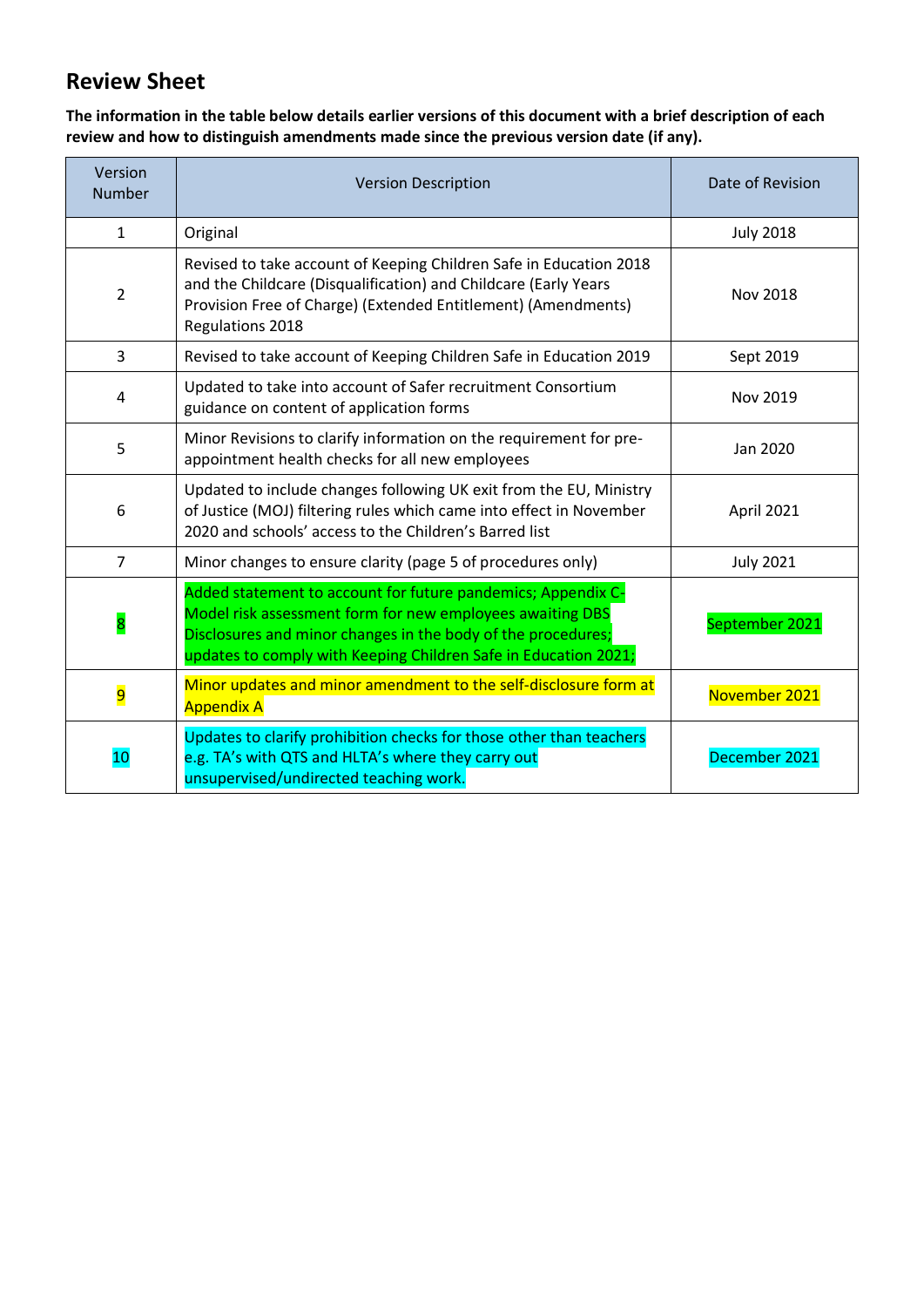|     | <b>POLICY STATEMENT</b> |                                                                                                  | 4 |
|-----|-------------------------|--------------------------------------------------------------------------------------------------|---|
|     |                         | <b>PROCEDURES</b>                                                                                | 5 |
| 1.  |                         |                                                                                                  |   |
| 2.  |                         |                                                                                                  |   |
| 3.  |                         |                                                                                                  |   |
| 4.  |                         |                                                                                                  |   |
| 5.  |                         |                                                                                                  |   |
| 6.  |                         |                                                                                                  |   |
| 7.  |                         |                                                                                                  |   |
| 8.  |                         |                                                                                                  |   |
| 9.  |                         |                                                                                                  |   |
| 10. |                         |                                                                                                  |   |
| 11. |                         |                                                                                                  |   |
| 12. |                         |                                                                                                  |   |
| 13. |                         |                                                                                                  |   |
| 14. |                         |                                                                                                  |   |
|     | 14.1                    |                                                                                                  |   |
|     | 14.2                    |                                                                                                  |   |
|     | 14.3                    |                                                                                                  |   |
|     | 14.4                    |                                                                                                  |   |
|     | 14.5                    |                                                                                                  |   |
|     | 14.6                    |                                                                                                  |   |
| 15. |                         |                                                                                                  |   |
| 16. |                         |                                                                                                  |   |
| 17. |                         |                                                                                                  |   |
| 18. |                         |                                                                                                  |   |
| 19. |                         | Proprietors of Independent Schools Including Academies and Free Schools or Alternative Provision |   |
| 20. |                         | Individuals engaged in management roles in Academies, Independent and Free Schools 19            |   |
|     |                         |                                                                                                  |   |
| 21. |                         |                                                                                                  |   |
| 22. |                         |                                                                                                  |   |
|     | 22.1<br>22.2            |                                                                                                  |   |
|     | 22.3                    |                                                                                                  |   |
|     |                         |                                                                                                  |   |

## **CONTENTS**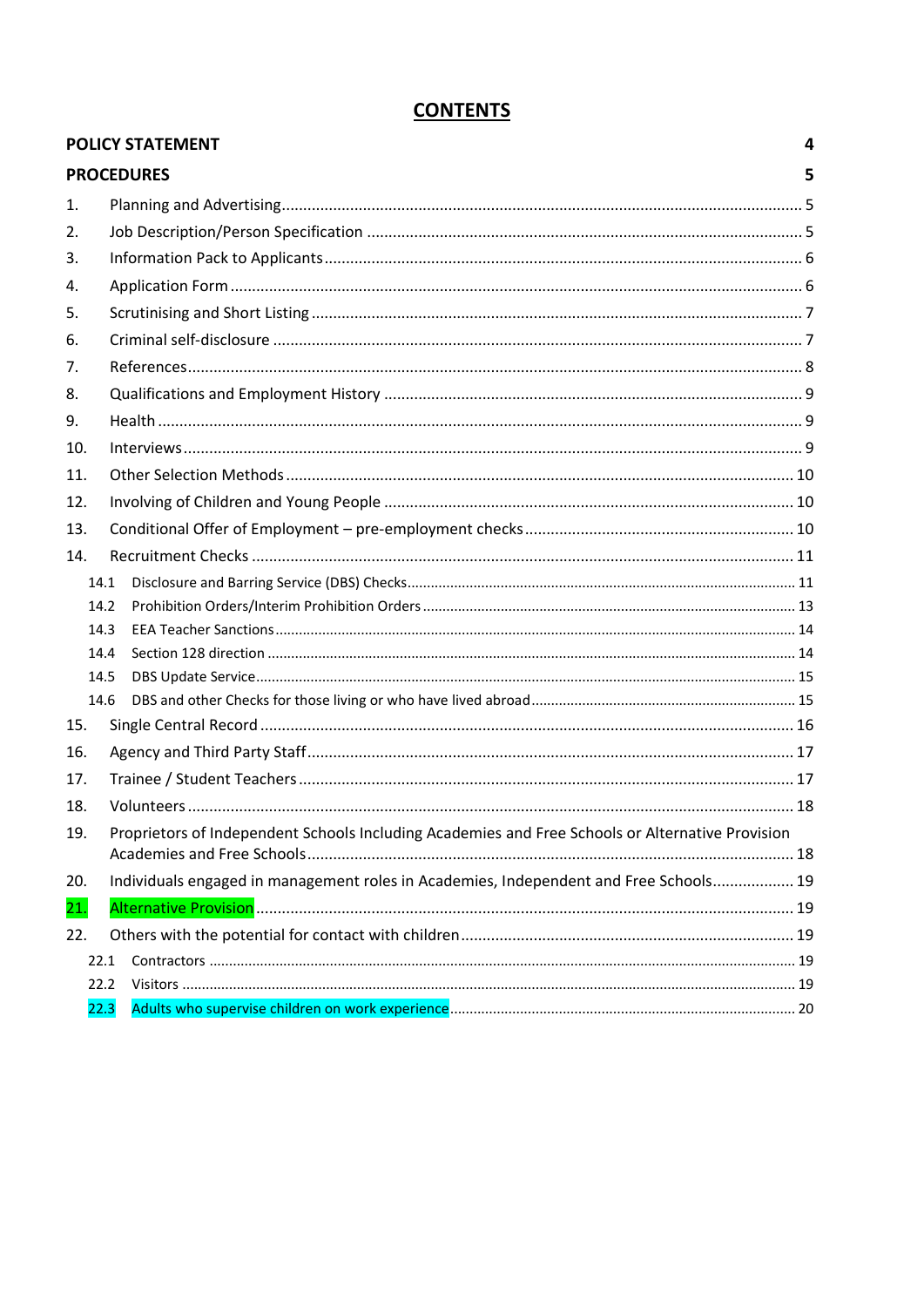# <span id="page-3-0"></span>**POLICY STATEMENT**

South Lakes Academy has created a culture of safe recruitment and adopted recruitment procedures that help deter, reject or identify people who might pose a risk of harm to children. This Policy is supported by procedures which describe in detail those checks that are, or may be, required for any individual working in any capacity (paid or unpaid), or visiting, this School. The Centre Manager will act reasonably in making decisions about the suitability of the prospective employee or other individual based on checks and evidence including: criminal background (via the Disclosure and Barring Service), barred list, prohibition status (in the case of teachers), Disqualification Declaration (where required) and other necessary checkstogether with references and interview information. Some or all of the aforementioned checks will apply to those recruited to a volunteer role.

In response to any future Pandemic situation, these procedures may require amendment in relation to checking ID documents and interviews, both of which may be required to revert to a virtual system. An additional addendum may be introduced in order to meet recruitment needs in the event of a future pandemic.

Safer recruitment is not just about carrying out the right checks prior to appointment and is not limited to recruitment procedures. Good safeguarding required a continuing commitment from the leadership team and all staff to ensure the safety and welfare of children is embedded in all of our processes and procedures and is enshrined in our ethos.

All recruitment will be in line with this Policy and procedures and will, without exception follow the process of safer recruitment. All offers of employment (whether paid or unpaid) will be subject to school staff and Governors being satisfied that the applicant or volunteer is a suitable person to work with children, young people and vulnerable adults at risk.

Statutory guidance 'Working Together to Safeguard Children' states that schools should have in place a number of arrangements as part of their duty to safeguard and promote the welfare of children. In relation to safer recruitment, these arrangements include having safer recruitment practices for individuals whom the organisation will permit to work regularly with children. This Policy and supporting procedures fulfil that statutory requirement.

All those involved with recruiting individuals to the school will be familiar with and fully understand the statutory guidance 'Keeping Children Safe in Education') and the School Child Protection Policy and procedures.

All recruitment will be planned to ensure that there is adequate time and resources available to ensure that an individual is recruited safely.

Once an individual has been appointed, contracted or accepted as a volunteer, we will ensure that a full Induction takes place which will include our Child Protection Policy and procedures and provision of other related safeguarding documents both statutory and non-statutory (see Induction procedures).

We are committed to ensuring that throughout our recruitment and selection process, no applicant is disadvantaged or discriminated against as a result of their age, sex, race, religion or belief, sexual orientation, gender reassignment pregnancy or maternity status.

Any person who becomes or is made aware that the recruitment process set out in this Policy and accompanying procedures are not being followed must inform the Head teacher or Chair of Governors immediately.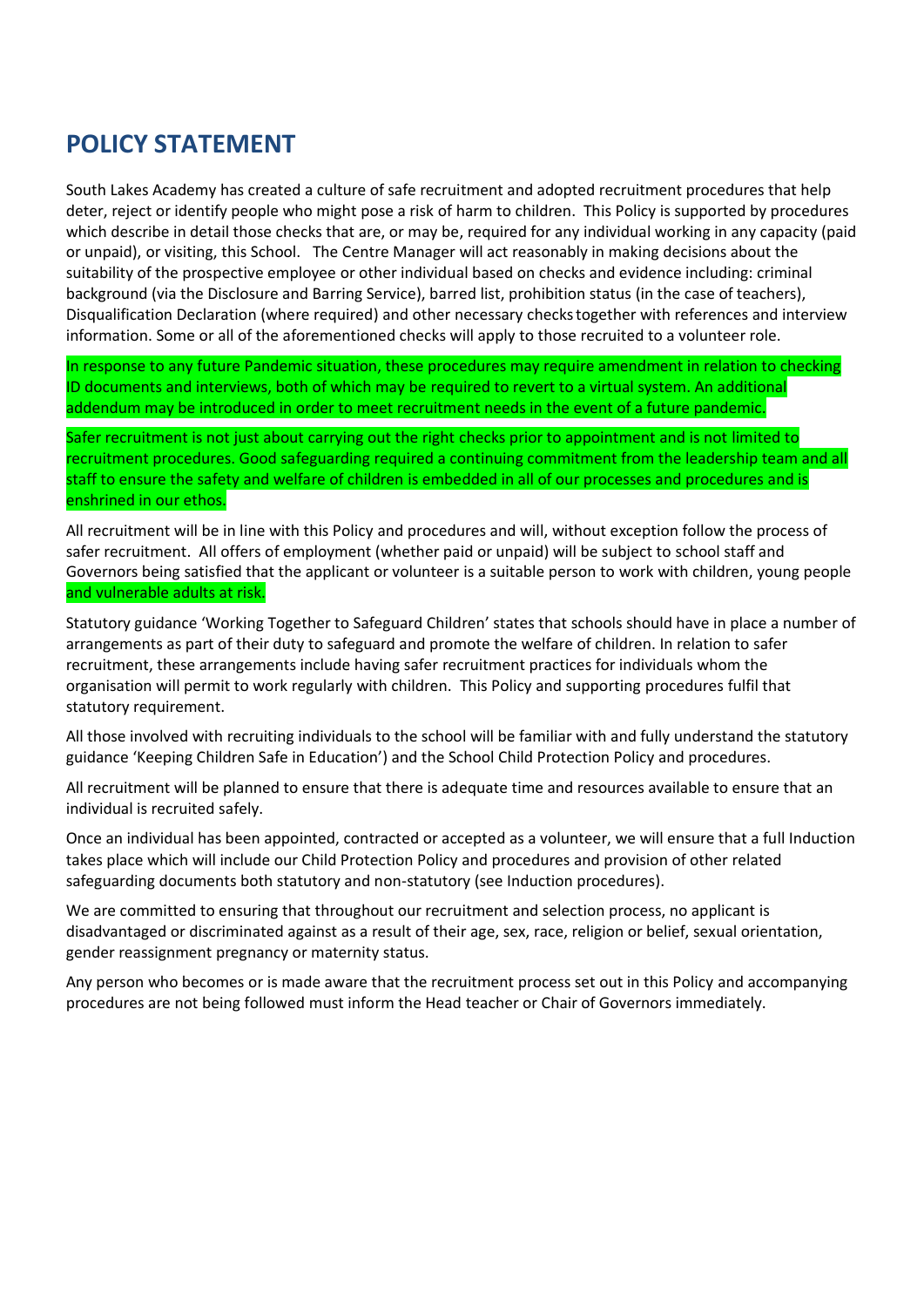# **PROCEDURES**

## <span id="page-4-1"></span><span id="page-4-0"></span>**1. Planning and Advertising**

Sufficient time and resources will be allowed to enable appropriate and full planning to take place prior to a post being advertised. This includes ensuring that a job description and person specification is current and in place. Volunteer posts may require a generic job description which would cover a number of voluntary roles in school.

Those involved in the recruitment process will be identified at this stage including those who will be responsible for shortlisting and those involved in the formal interview process.

In order to convey that our school views safeguarding children as paramount, the following statement will be included in all advertisements:

South Lakes Academy (hereinafter referred to as the School) is committed to safeguarding and promoting the welfare and well-being of its pupils, engages with young people and staff in Policy and practice developments, proactively encourages feedback and expects all staff and volunteers to share this commitment".

The above statement will also be included in:

- Publicity materials
- The school website
- Recruitment partner websites
- Applicant information packs
- Job descriptions
- Person Specifications
- Induction programmes

So that individuals can make an informed decision about whether or not they wish to apply for a particular post, the advert and information will make reference to the requirement to obtain a suitable Enhanced Disclosure (with relevant barred list check(s) if the post will be in Regulated Activity), an explanation of when in the process any criminal history is to be disclosed and discussed and, where appropriate to the post, a requirement to complete a Childcare Disqualification declaration.

All advertisements will make reference to the school's ethos in relation to equality of opportunity for all.

## <span id="page-4-2"></span>**2. Job Description/Person Specification**

The job description will include and clearly state:

- the main duties and responsibilities of the post;
- the extent of contact/responsibility for pupils;
- the school's expectations and the post-holder's individual responsibility for promoting and safeguarding the welfare of the children the individual will be responsible for or come into contact with;
- whether or not the post is in regulated activity with children and/or adults;
- line management accountability for supervision and performance.

The person specification will:

- clearly convey the selection criteria against which the applicant's ability to do the job will be assessed;
- contain selection criteria which specifies the experience, skills, qualifications and personal qualities required;
- explain how these requirements will be tested and assessed during the selection process e.g. by interview, tests, presentations, observation of group exercises etc.

It is vital that applicants are aware that, in addition to their ability to perform duties of the post, selection will consider their personal suitability for the role. This includes their:

- motivation and suitability to work with children;
- attitude towards the use of authority and control;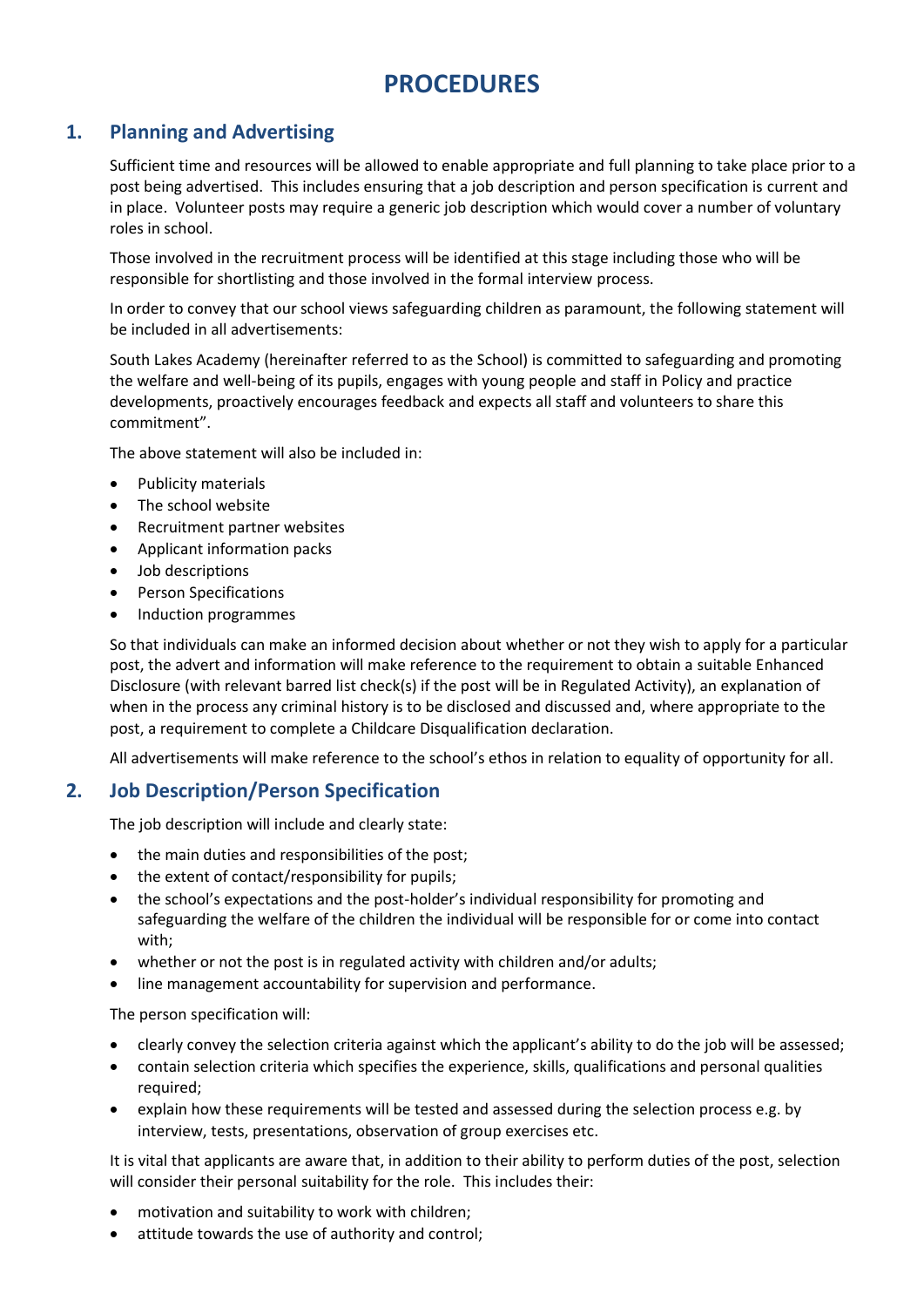- integrity and ability to form and maintain appropriate professional relationships with children;
- emotional resilience when working with challenging behaviours and situations.

## <span id="page-5-0"></span>**3. Information Pack to Applicants**

All information provided to interested applicants will highlight the importance of the rigorous selection processes and the duty to safeguard and promote the welfare of children and young people. Information in the pack makes clear to applicants that proof of identity will be required as well as a criminal history selfdisclosure and, for the successful candidate, a DBS Disclosure of the appropriate level (where applicable).

Our Information Pack also includes a copy of or link to:

- the application form and explanatory notes about completing the form;
- the job description and person specification;
- relevant information about the organisation and the recruitment process
- the school's Child Protection Policy Statement
- a statement of the terms and conditions relating to the post
- the employee/workforce privacy notice;
- the equality and diversity form.

## <span id="page-5-1"></span>**4. Application Form**

We do not accept CV's at this school in place of an application form since this will generally contain only the information the applicant wishes to present. The application form allows for a common set of core data that can then be used as a part of the full vetting and verification of short-listed applicants.

We will refer to changes brought about as a result of legislation which came into force on 28 November 2020. The Rehabilitation of Offenders Act 1974 (Exceptions) Order 1975 (as amended in 2020) allows certain old and minor cautions and convictions to no longer be subject to disclosure once they become spent' these are referred to as filtered or protected offences. In addition, employers are no longer able to take an individual's protected cautions or convictions into account when making decisions.

#### **In relation to requests for details about previous convictions, or application form states:**

**"All posts involving direct contact with children are exempt from the Rehabilitation of Offenders Act 1974. However, amendments to the Exceptions Order 1975 (2013 & 2020) provide that certain spent convictions and cautions and 'protected'. These are not subject to disclosure to employers and cannot be taken into account. Guidance and criteria on the filtering of these cautions and convictions can be found on the Ministry of Justice website or se[e here.](http://hub.unlock.org.uk/wp-content/uploads/What-will-be-filtered-by-the-DBS.pdf)**

**Shortlisted candidates will be asked to complete a self-disclosure form to provide details of all unspent convictions and those that would not be filtered or protected, prior to the date of the interview. You may be asked for further information about your criminal history during the recruitment process. If your application is successful, this self-disclosure information will be checked against information from the Disclosure & Barring Service before your appointment is confirmed. Please note it is an offence to apply for the role if the applicant is barred from engaging in regulated activity relevant to children"**

#### *NOTE: Confirmation of, or details of criminal history will not be requested in our application form.*

We do not ask applicants to return a criminal self-disclosure form with the application pack, nor does the application form ask questions about whether the applicant has a criminal history. The criteria for shortlisting will be the same for all candidates and is related to the job description and person specification. It would be unfair to discriminate against a candidate at this stage solely based on the ground that they have a criminal record.

Our Application for also included requests for the following essential information:

- Full identifying details including current and former names, date of birth, current address and National Insurance number. It is important to be sure that the person is who they claim to be, this includes being aware of the potential for individuals changing their name. Best practice is checking the name on their birth certificate, where this is available. Further identification checking guidelines can be found on the GOV.UK website.
- Academic and vocational qualifications, including awarding body, name of institution and date achieved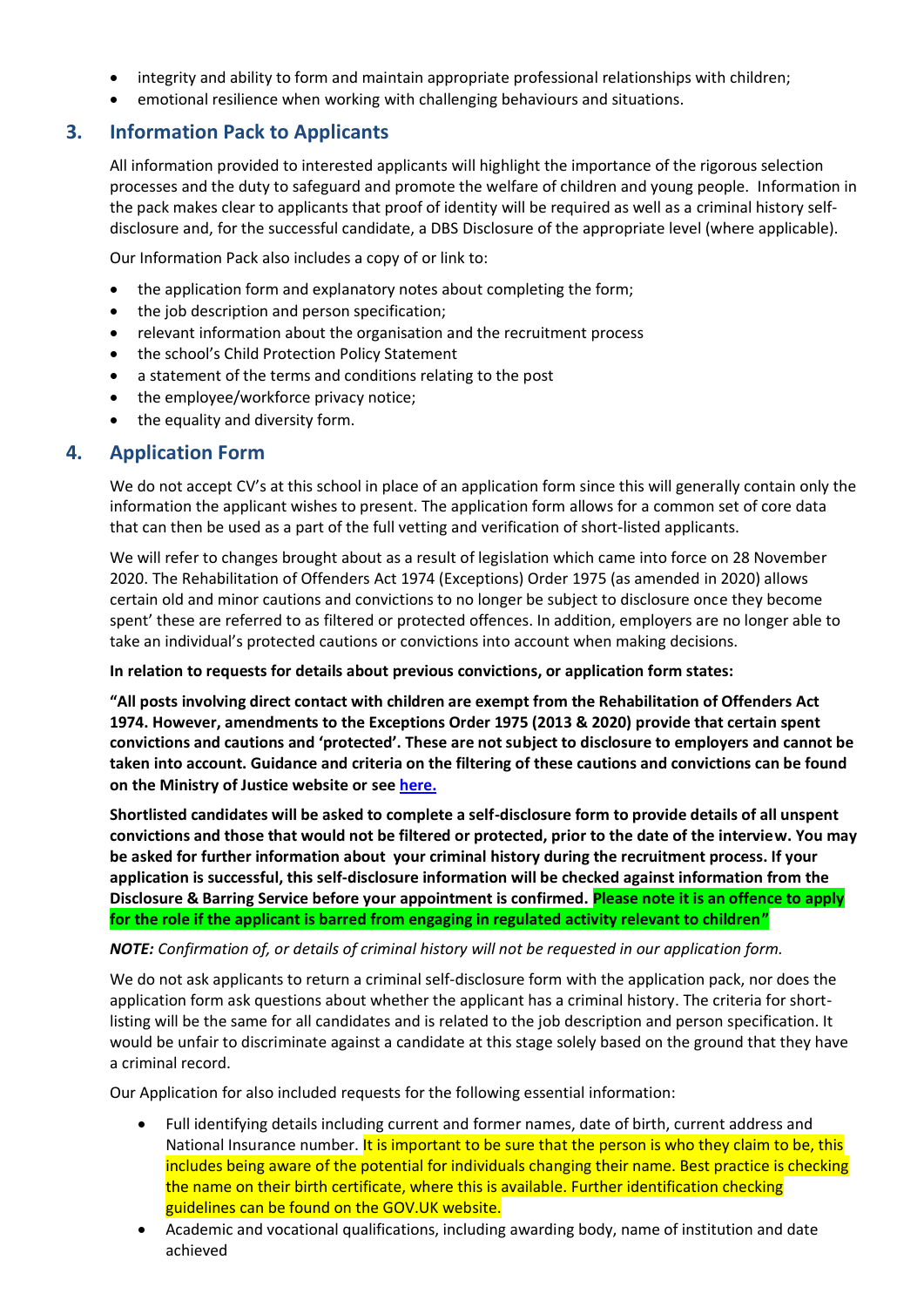- Full employment chronology including any voluntary or part time-work with start dates, explanations for periods not in employment or education/training and reasons for leaving employment
- Details of all post education training including dates and awarding bodies
- A statement of the skills and attributes, and the competencies/experience that the applicant believes are relevant to his/her suitability for the post
- Declaration of any family or close relationships to existing employees or employers
- Details of at least two referees. One from current or from most recent employer. In addition, where an applicant is not currently working with children, but has done so in the past, a reference will be requested from the employer by whom the person was most recently employed in work with children. References will not be accepted from relatives or friends.
- Signed statement indicating that the person is not on the DBS Barred List or is not disqualified from work with children or subject to any sanctions imposed by a regulatory body or professional association.

## <span id="page-6-0"></span>**5. Scrutinising and Short Listing**

Individuals will be shortlisted equally against the requirements of the person specification. In all cases of those who are applying for paid employment, the same selection panel will both short-list and interview the applicant. In the case of volunteers applying to work in the school, a more informal approach will be taken which will generally involve only a Senior Member of staff.

The outcome of the short-listing process will be recorded, and information retained for a period not exceeding 6 months from the date of appointment of the successful candidate.

The shortlisting panel is responsible for scrutinising the application forms and identifying any gaps in employment or other areas that may affect an applicant's suitability to work with children and young people. All application forms will be scrutinised to ensure:

- they are fully and properly completed incomplete application forms will not be accepted;
- the information is consistent and does not contain any discrepancies;
- any anomalies, discrepancies or gaps in employment/training and the reasons for this, or a history of repeated changes of employment are identified.
- The form is appropriately signed. Electronic copies should be signed at the interview stage.

A satisfactory explanation for any concerns will be obtained from the applicant during the interview process.

## <span id="page-6-1"></span>**6. Criminal self-disclosure**

Foreseeability and certainty are in the best interests of applicants with a criminal history. All shortlisted candidates will be provided with a criminal history/suitability self-disclosure form to complete and return no later than one day prior to interview. Failure to return the self-disclosure will result in the interview being withdrawn. Applicants will be provided with clear information about who in the organisation they should return the self-disclosure to. A model self-disclosure form is provided at Appendix A.

The self-disclosure form will include an explanation of the Rehabilitation of Offenders Act 1974, Exceptions Order 1975and the 2020 filtering rules. The form includes a link to the Ministry of Justice (MOJ) guidance on protected offences, a reminder that the applicant should take legal advice before completing the selfdisclosure if they are unsure, and the contact detail of organisations that can provide impartial advice.

Once the self-disclosure form is received in school, any disclosed information will be checked to ensure it is relevant. Relevant criminal history will be shared with the headteacher prior to interview to allow time to assess relevance and agree what questions should be asked during the interview process.

Any shortlisted candidate who discloses criminal or other suitability information will be given an opportunity to discuss the context and relevance with the recruiting panel. We will assess cases fairly, on an individual basis. A decision not to appoint someone because of their conviction(s) will be clearly documented in line with our Policy on the recruitment of ex-offenders. (see Appendix B). We will also consider the incident(s) in the context of the Teachers' Standards and Teacher misconduct guidance, if the applicant is applying for a teaching post.

For the successful candidate, the self-disclosure will be compared with the enhances DBS certificate on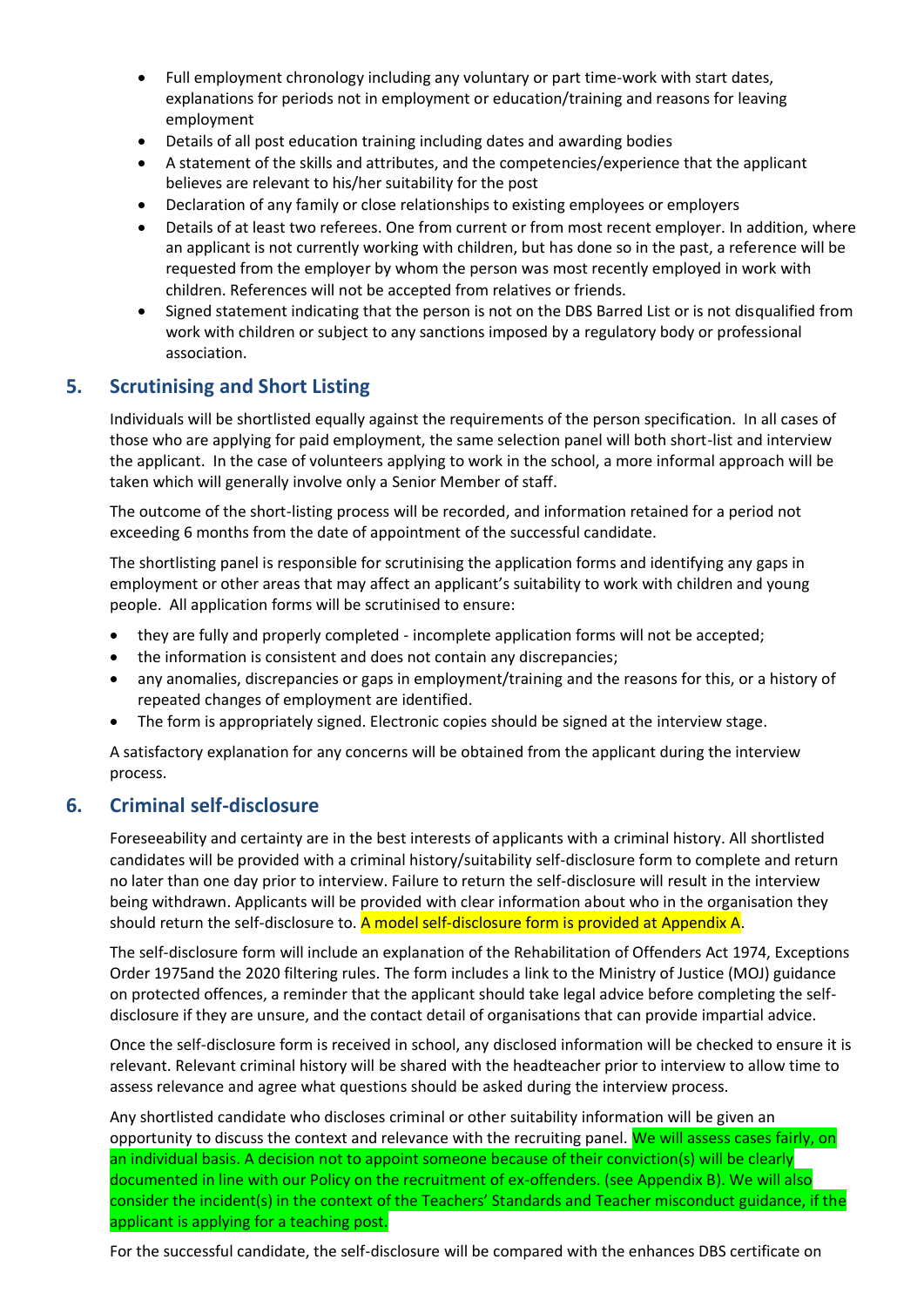receipt to ensure consistency.

## <span id="page-7-0"></span>**7. References**

The School will always ask for written references. Each request will be accompanied by the job description and person specification. One of the references will be requested from the current or most recent employer. If an applicant for a teaching post is not currently employed as a teacher, we will check with the school, college or local authority at which they were most recently employed to confirm details of their employment and their reasons for leaving. The purpose of seeking references is to obtain subjective and factual information to support appointment decisions.

As a result of the Equality Act 2010, it is no longer appropriate to ask referees for information relating to absence of sickness record until after the preferred candidate has been selected unless the post has an exception (See also section **9**. Below).

All offers of employment will be conditional upon receipt of at least two satisfactory written references. References received will be scrutinised and any concerns resolved satisfactorily before the appointment is confirmed. References will always be requested directly from the referee. Any provided by the applicant or open references i.e. those prefixed by 'To whom it may concern' will not be accepted under any circumstances.

We will secure a reference from the relevant employer from the last time the applicant worked with children (if not currently working with children), if the applicant has never worked with children, then we will ensure a reference from their current employer.

References will be sought on all shortlisted applicants including internal ones. Wherever possible, these will be obtained prior to the interview so that any issues of concern they raise can be explored further with the referee and taken up with the individual at interview.

Reference requests will specifically ask:

- about the referee's relationship with the applicant;
- whether the referee is completely satisfied that the individual is suitable to work with children and, if not, for specific details of the concerns and the reasons why the referee believes that the person might be unsuitable

Referees will also be asked, where relevant, to confirm details of:

- how the person meets the requirements of the specification and his or her capacity to carry out the duties set out in the job description;
- the applicant's current post and salary;
- the reason for the candidate leaving their current or most recent post;
- effectiveness of the applicant's interactions with children and other adults;
- performance history and conduct;
- any disciplinary procedures in which the sanction is current;
- any disciplinary procedures involving issues related to the safety and welfare of children, including any in which the sanction has expired and the outcome of those;
- whether, in the case of an applicant for a teaching post, that teacher has been in capability procedures during the previous two years;
- any outstanding complaints or investigations against the applicant that could bring the school into disrepute at a later stage;
- details of any founded allegations or concerns that have been raised that relate to the safety and welfare of children or behaviour towards children and the outcome of these concerns;
- whether they would re-employ the applicant and if not, why not.

Where a reference has not been received on the preferred applicant before the interview, once received it will be scrutinised and any concerns resolved satisfactorily before the individual's appointment is confirmed.

Where electronic references are received, these will be checked to ensure they originate from a legitimate source.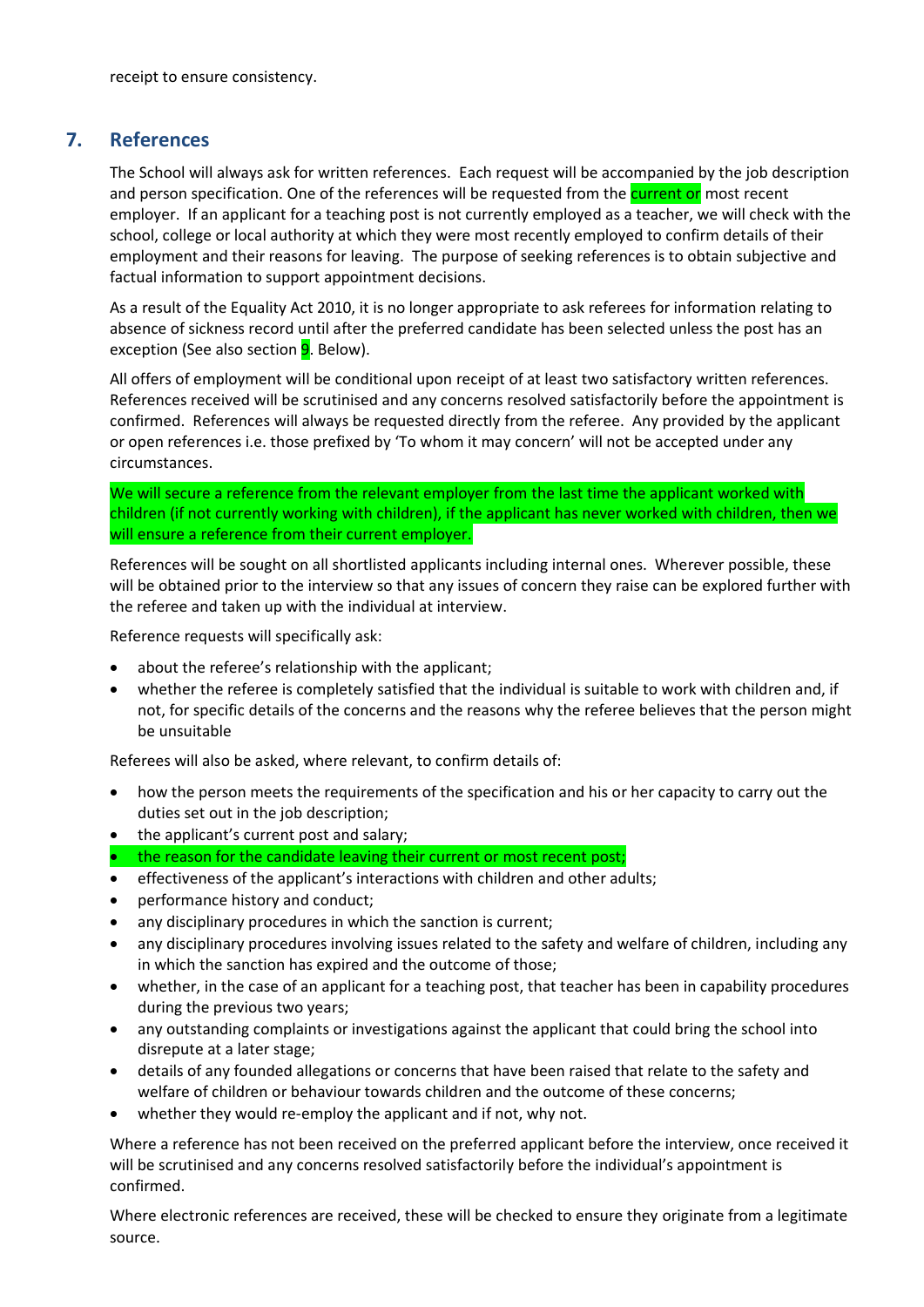On receipt of references, they will be checked to ensure all questions have been answered satisfactorily. Where information is vague or insufficient, we will contact the referee to clarify content and will compare the information on the application for that in the reference and take up any discrepancies with the candidate.

A character reference will be sought for volunteers as if they were to be employed.

## <span id="page-8-0"></span>**8. Qualifications and Employment History**

Qualifications will be validated only on receipt and sight of original certificates. Qualifications required will be those which are listed as being a pre-requisite of the post advertised.

The School will always ask for written information about previous employment history and check that information is not contradictory or incomplete. Full employment history is required. Where there are gaps of unemployment, this must be explained on the application form.

## <span id="page-8-1"></span>**9. Health**

DfE statutory guidance 'Keeping Children Safe in Education' emphasises the importance of anyone appointed to a post involving regular contact with children or young people must be medically fit. There is a statutory duty on employers to satisfy themselves that individuals have the appropriate level of physical and mental fitness before the appointment is confirmed. Any offer of employment will, therefore, be subject to satisfactory health checks. A Pre-employment medical screening form will be provided to the successful candidate following a verbal offer of employment with responses reviewed by the Occupational Health, where necessary, Dependent on the response, a face to face appointment with the Occupational Health provider or further details from the candidates GP may be required.

Assessment of physical fitness will, however, be considered within the context of the Equality Act 2010 which allows for reasonable adjustments to be made.

#### <span id="page-8-2"></span>**10. Interviews**

A face to face interview will take place for all applicants to all posts including volunteering roles. Wherever possible, the interviewing panel will consist of at least 2 people. Volunteers will be interviewed by either the Head teacher or a member of the School Leadership Team.

Members of the panel will:

- have the necessary authority to make decisions about the appointment;
- meet before the interview to agree their assessment criteria in accordance with the person specification and to prepare a list of questions they will ask all interviewees relating to the requirements of the post. These could include:
	- $\circ$  Finding out what attracted the candidate to the post being applied for and their motivation for working with children;
	- $\circ$  Exploring their skills and asking for examples of experience of working with children which are relevant to the role; and
	- $\circ$  Probing any gaps in employment or where the candidate has changed employment or location frequently, asking about the reasons for this;
- identify any issues they wish to explore with each applicant based on the information provided in their application form and in the references;
- have clarified whether any criminal information disclosed in the self-disclosure is relevant and, if so, agreed what questions will be asked to understand the context of the offending and whether it affects the suitability of the candidate to take up the post.
- Consider, in the circumstances of the individual case, any information about past disciplinary action or allegations;
- Allocate specific question sets to each member of the panel which will ensure that someone asks the questions, and another member of the panel can at the same time record the applicant's answers. A copy of the notes and any scoring sheets will be collated by the Chair of the Panel and retained for a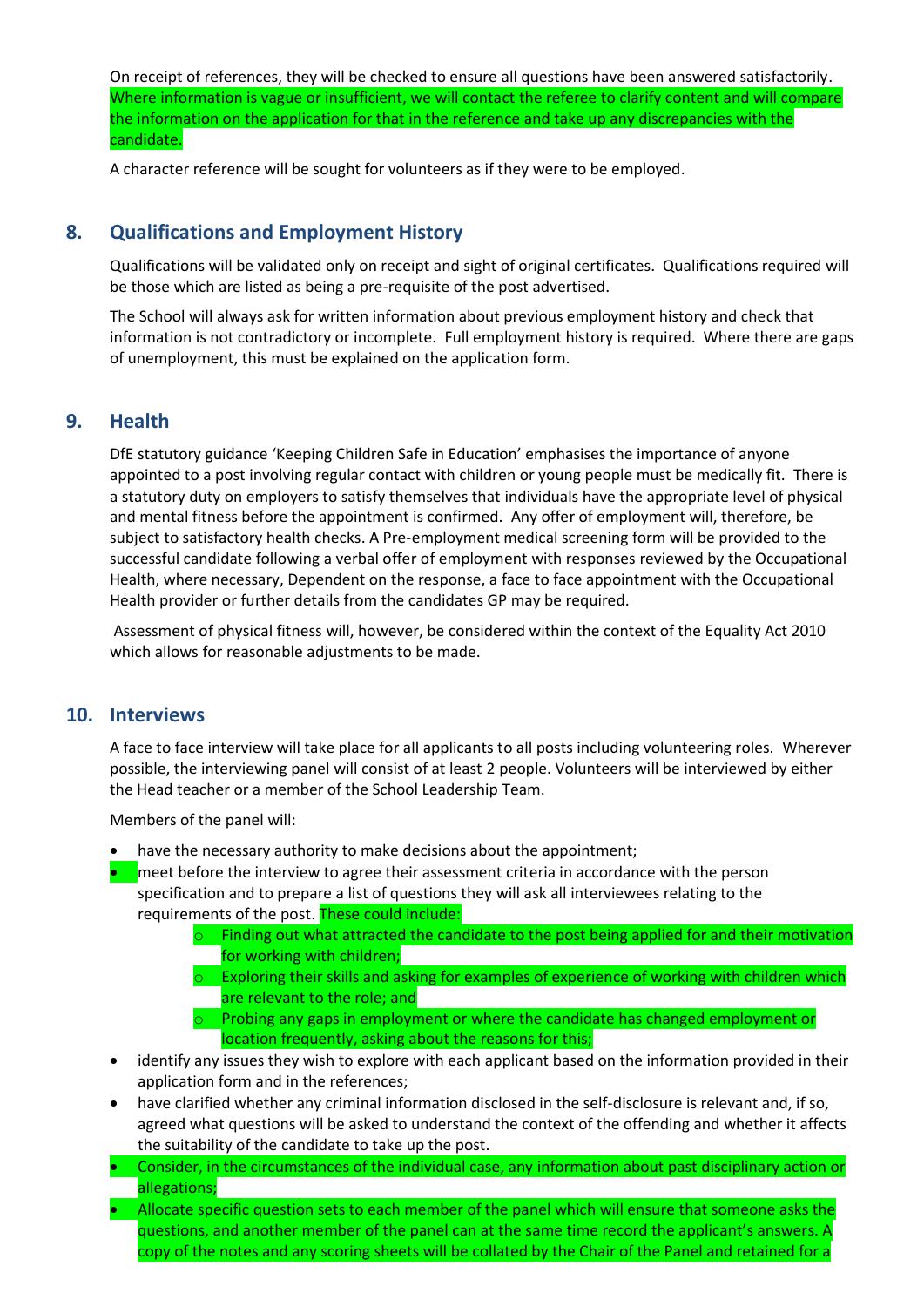#### period outlined in the school's data retention procedures.

A record of the questions asked, and responses provided, will be retained with the other interview notes;

Those whose application forms provide information that best meets the criteria of the job description, person specification, experience and qualifications are invited for interview.

All applicants will be asked to bring with them documentary evidence of their identity and their 'right to work in the UK'.

Evidence of identity can include a current driving licence or passport including a photograph, or a full birth certificate and a document such as a utility bill or financial statement that shows the applicant's current name and address (no more than 3 months old) and, where appropriate change of name documentation.

Accepted evidence for their 'right to work in the UK' will be a current British passport. Where no British Passport is available, proof of a National Insurance number, e.g. NI card or P60 and a copy of their Birth Certificate are required. From 1<sup>st</sup> July 2021, employers can no longer accept EU passports or ID cards as valid proof of right to work, except for Irish citizens. For further information on what is required for foreign nationals, reference should be made to the Government Document 'Checking a job applicant's right to [work](https://www.gov.uk/check-job-applicant-right-to-work)'. To carry out an online right to work check, we will require the applicant's date of birth and share code which they will have obtained when they proved their right to work online.

Applicants must also bring:

- documents confirming any educational and professional qualification(s). If this is not possible, written confirmation must be obtained from the awarding body; and,
- documentation of registration with any appropriate professional body.

A copy of the documents used to verify the successful applicant's identity and qualifications will be retained on their personnel file.

Where an individual has submitted an electronic application form, they will be asked to sign the form prior to the interview.

## <span id="page-9-0"></span>**11. Other Selection Methods**

In addition to a face to face interview with an Interview Panel, a variety of other selection methods may be used, such as:

- observation of teaching practice either in the proposed school or in the applicant's current setting;
- one or more additional panel interviews e.g. a panel made up of pupils from the school;
- a presentation;
- in-tray exercises;
- psychometric testing

Those involved in the recruitment process for a specific post will determine the selection method(s) to be used. The methods will be relevant and appropriate to the role and will be based on the requirements for the particular post as set out in the job description and person specification.

Applicants will be informed in advance if any selection methods are to be used in addition to a face to face interview and the format these will take.

## <span id="page-9-1"></span>**12. Involving of Children and Young People**

We have developed a culture of listening to children. Children and young people can make a valuable contribution to the recruitment process and their participation may be considered for key strategic and managerial posts as well as posts where staff will have a high level of responsibility for children's day to day care.

## <span id="page-9-2"></span>**13. Conditional Offer of Employment – pre-employment checks**

An offer of appointment to the successful applicant will be conditional upon any or all of:

the receipt of at least two satisfactory references (where not received before interview). Where possible, these will also be confirmed by telephone. See Section 7 for further details;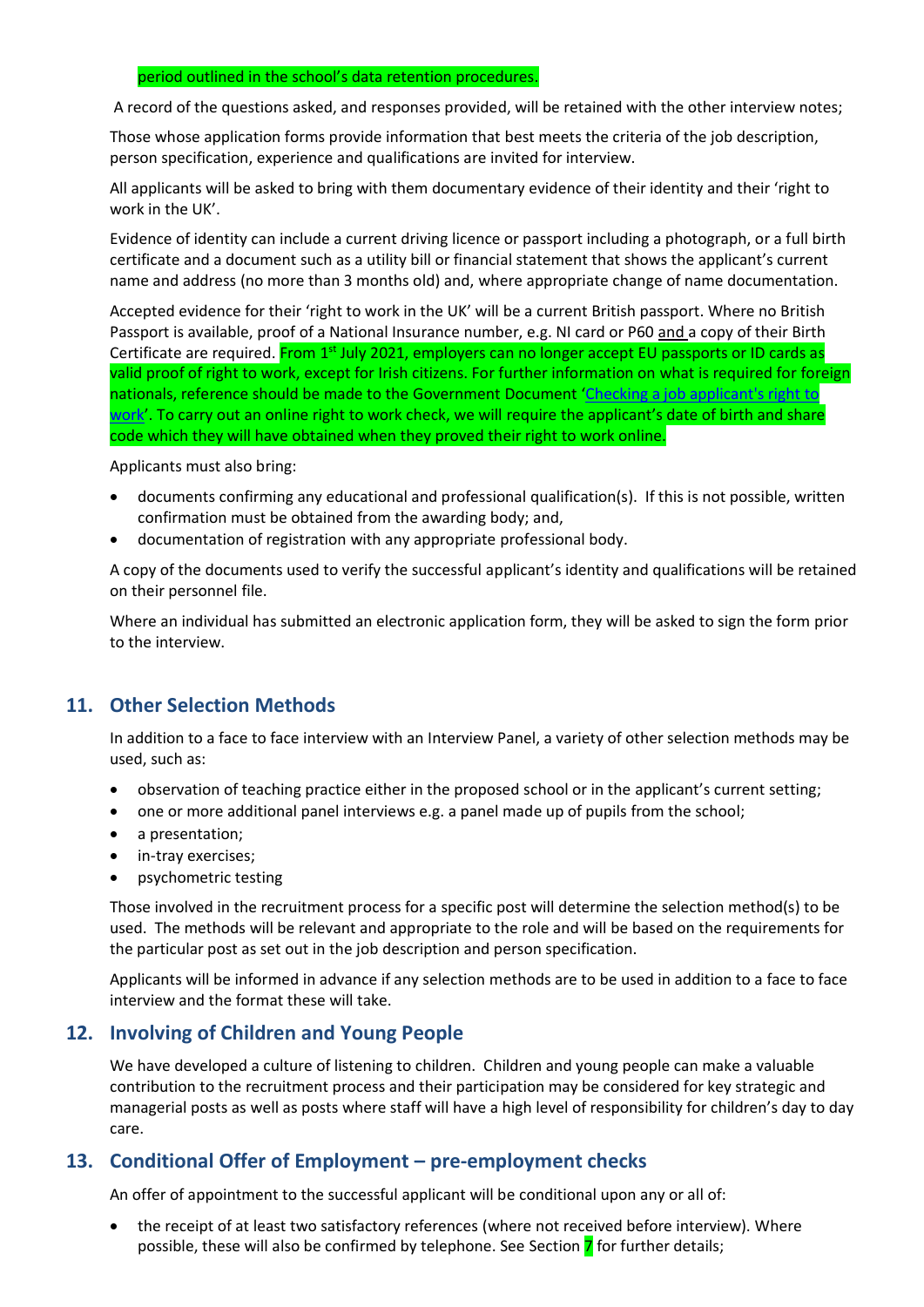- verification of the individual's identity (if that could not be verified at interview) preferably from current photographic ID and proof of address except where, for exceptional reasons, none is available;
- verification and/or evidence of the individual's right to work in the UK (if that could not be verified at interview);
- receipt of a satisfactory enhanced DBS Disclosure Certificate (with relevant barred list check(s) if the pos will be in Regulated Activity). Where the individual is registered, this may be via a check with the DBS Update Service;
- a separate children's Barred List check for those with a 'portable' DBS Enhanced Certificate for regulated Activity (having worked in a school in England in the previous 3 months in a similar role) or who start work in regulated activity before the DBS Certificate is available. Such individuals will be subject to reasonable supervision until a new Enhanced Disclosure for Regulated Activity is received;
- further checks on the individual if they have lived or worked outside of the UK for a block period of 3 months or more in the last 5 years. These further checks might include a check for information about any teacher sanction or restriction that an overseas professional regulating authority has imposed. (See Section **14.6** below for further information);
- verification of the individual's mental and physical fitness to carry out their work responsibilities. A job applicant can be asked relevant questions about disability and health in order to establish whether they have the physical and mental capacity for the specific role (S60 Equality Act 2010 refers). See Section 8 for further details;
- verification of qualifications (if not verified at interview). For teachers this will include checking that the individual has the required teaching qualification;
- verification of professional status where required e.g. QTS (unless properly exempted);
- verification of previous employment history and experience, including exploration of any gaps and anomalies;
- (for teaching posts) verification of successful completion of statutory induction/probationary period;
- (for teaching posts) verification that the individual is not subject to either a Prohibition Order or an Interim Prohibition Order (using the TRA system accessed via DfE Sign-in website);
- (for teaching posts) verification that the individual is not included in the list of people sanctioned by the GTCE (using TRA system as above);
- where required, verification that the individual is not disqualified from caring for children under the Childcare (Disqualification) and Childcare (Early Years Provision Free of Charge) (Extended Entitlement) Amendments)) Regulations 2018 – Childcare Disqualification declaration.

All checks will be:

- confirmed in writing;
- documented and retained on the personnel file (subject to data protection and DBS requirements);
- for teachers only, the TRA record will be printed or saved digitally and retained on the personnel file;
- followed up where they are unsatisfactory or there are discrepancies.

## <span id="page-10-0"></span>**14. Recruitment Checks**

#### <span id="page-10-1"></span>**14.1 Disclosure and Barring Service (DBS) Checks**

The DBS is responsible for administering three types of check insofar as they relate to the education sector:

- **Standard Disclosure:** a check of the Police National Computer (PNC) records of convictions, cautions, reprimands and warnings. This type of check is not normally requested in educational settings;
- **Enhanced Disclosure:** a check of the PNC records as above, plus additional information held by the Police such as interviews and allegations and other information held by the Police that is considered relevant and ought to be disclosed; and
- **Enhanced Disclosure with barred list information (aka Enhanced Disclosure for Regulated Activity):**  for people working in 'regulated activity' with children. This adds a check of the DBS Children's Barred List<sup>3</sup> to the enhanced disclosure. In addition, this check can also include information as to whether an individual is subject to a Section 128 direction where specific wording is used in the 'position applied for' held (see paragraph 240 of Keeping Children Safe in Education).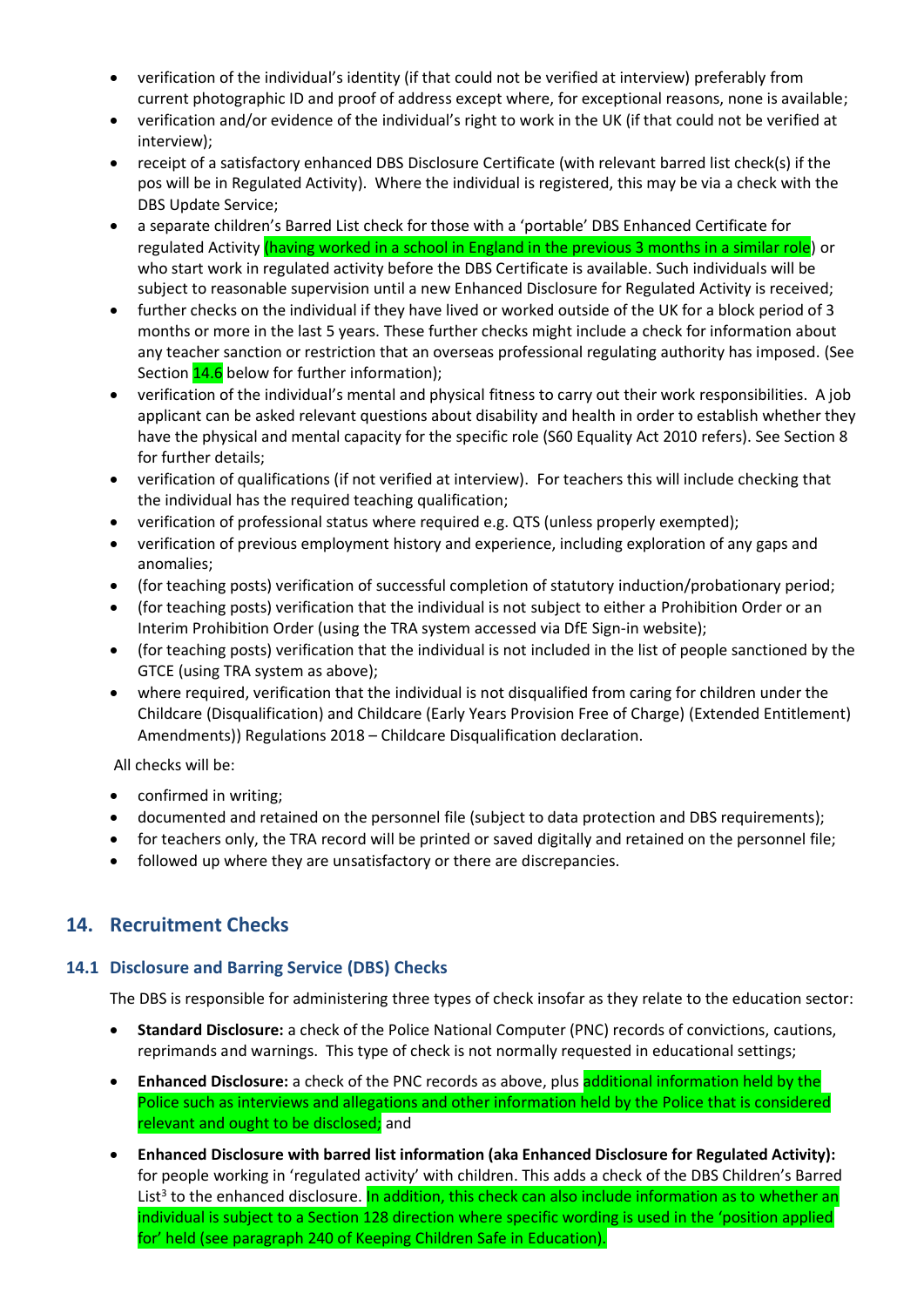More information is available on the [DBS website,](https://www.gov.uk/government/organisations/disclosure-and-barring-service/about) and at point 218 of DfE statutory guidance 'Keeping Children Safe in Education'.

A DBS Disclosure Certificate for Regulated activity will be obtained from the successful applicant before or as soon as practicable after appointment. There is **no requirement** to obtain an enhanced DBS Disclosure for Regulated Activity if, in the three months prior to beginning work in their new appointment, the applicant has worked:

- in a school in England in a post which brought them into regular contact with children or in any post in a school since 12 May 2006; or
- in an institution within the FE sector in England or in a 16-19 Academy in a post which involved the provision of education which brought the person regularly into contact with children or young persons.

All other pre-appointment checks must still be completed, including where the individual is engaging in regulated activity, a barred list check. A Check on the barred list status of an individual **must** always be undertaken prior to the individual commencing work at the school. This will be either through sight and verification of the original **paper** Disclosure Certificate for Regulated Activity with children initiated by the school or by checking the children's barred list independently where we have had sight of and verified the current original paper DBS Certificate under the 'e-month rule' above. The date of the barred list check **must** always precede the date the individual commences work.

Where there is a pressing need to start someone in employment before the new DBS certificate is received, a risk assessment (appendix C) will be undertaken (the outcome of which will be confirmed by the Head teacher) and the school will request a stand-alone Children's Barred list check via the Teaching Regulation Agency (TRA). If, as a result of the check, there is a 'name maths', the school **will not** allow the individual to start work until the situation has been clarified and the new paper DBS certificate has been received by the individual and verified by the school.

Where the new employing school is accepting a DBS Certificate from a previous employment (3/month rule), the School **may** request an enhanced DBS Disclosure for Regulated Activity with children should there be concerns and bearing in mind the duty the School is under not to allow a barred person to work in regulated activity.

No individual is permitted to commence in a post where they will be in regulated activity with adults before the school has had sight of the **original** enhanced **paper** DBS certificate for regulated activity with adults. If there is an urgent need, the school may request an Adult First check of the adult barred list after the application for enhanced DBS with adult barred list check has been submitted to the Disclosure & Barring Service.

The School **may not** request an enhanced Disclosure with barred list check for anyone not engaging in or seeking to engage in regulated activity but **may** request an enhanced DBS check **without** a barred list check where the individual is working (paid or unpaid) on a regular basis in school.

A flow chart of Disclosure and Barring Service Checks and Barred List Checks can be found at Appendix D.

The level of DBS check required will depend on the role and duties of an applicant to work in a school as outlined in this Policy.

A person will be considered to be in 'regulated activity' with children if because of their work they:

- will be responsible, on a regular basis, in any setting for teaching, training, instructing, caring for or supervising children; or
- will regularly work in a school at times when children are on school premises (where the person's work requires interaction with children, whether or not the work is paid (unless they are a supervised volunteer), or whether the person is directly employed or employed by a contractor).

A supervised volunteer who regularly teaches or looks after children is not in regulated activity. The Department for Education (DfE) has published separate statutory guidance on supervision and regulated activity to which we have regard to when considering which checks should be undertaken on volunteers. This is replicated at Appendix **E**.

The full legal definition of regulated activity is set out in Schedule 4 of the Safeguarding Vulnerable Groups Act 2006 as amended by the Protection of Freedoms Act 2012. HM Government have produced a [factual](https://www.gov.uk/government/uploads/system/uploads/attachment_data/file/249435/dbs-factsheet-regulated-activity-children.pdf)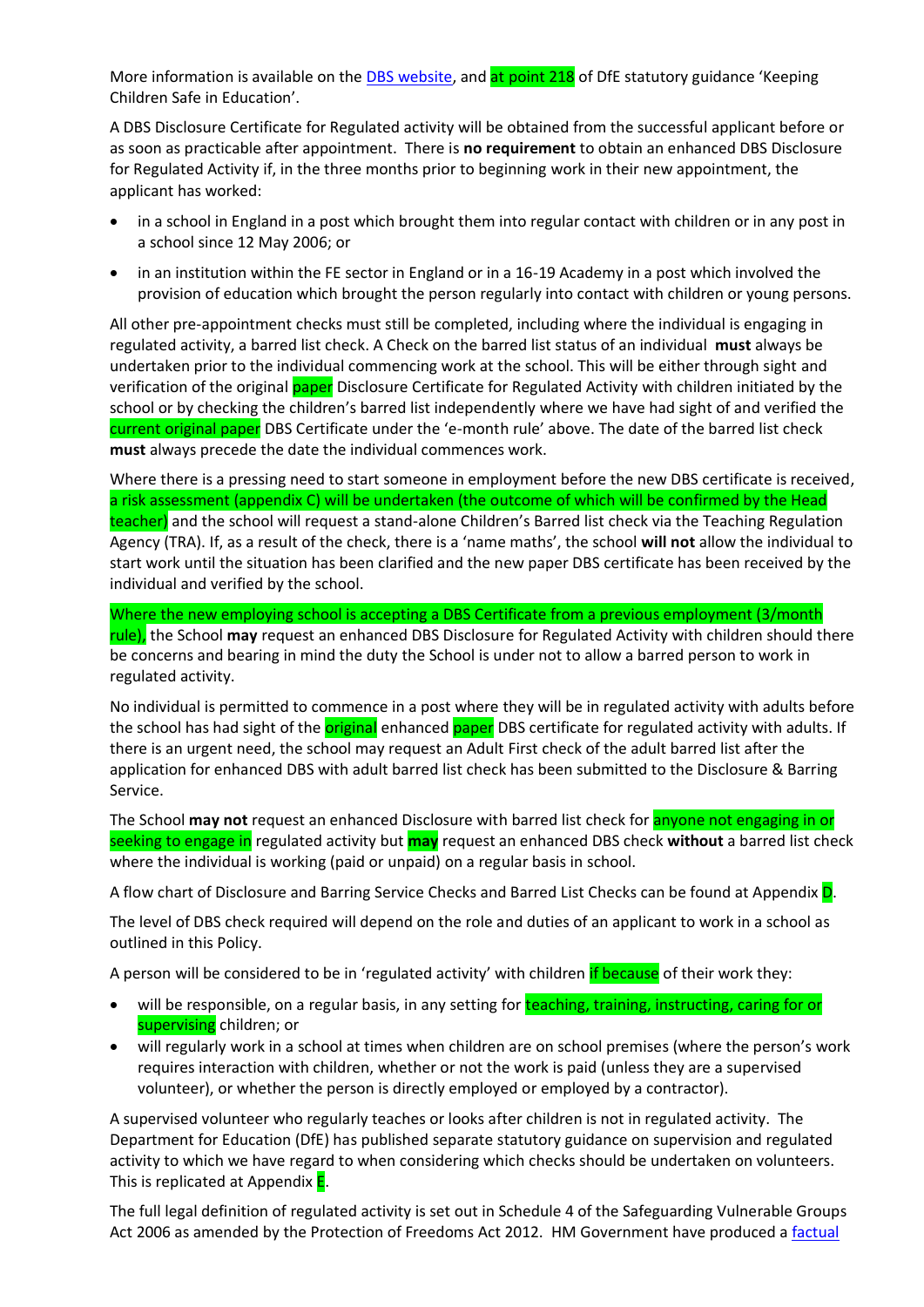#### [note on Regulated Activity in relation to Children: scope.](https://www.gov.uk/government/uploads/system/uploads/attachment_data/file/249435/dbs-factsheet-regulated-activity-children.pdf)

Regulated activity with children includes:

- a) teaching, training, instructing, caring for (see (c) below) or supervising children if the person is unsupervised, or providing advice or guidance on well-being, or driving a vehicle only for children,
- b) work for a limited range of establishments (known as 'specified places', which include schools and colleges), with the opportunity for contact with children, but not including work done by supervised volunteers;

Work under (a) or (b) is regulated activity only if done regularly<sup>1</sup>. Some activities are always regulated activities, regardless of their frequency or whether they are supervised or not. This includes:

- c) relevant personal care, or health care provided by or provided under the supervision of a health care professional:
	- personal care includes helping a child, for reasons of age, illness or disability, with eating or drinking, or in connection with toileting, washing, bathing and dressing;
	- health care means care for children provided by, or under the direction or supervision of, a regulated health care professional.

Regulated activity will not be:

- paid work in specified places which is occasional and temporary and does not involve teaching training; and
- supervised activity which is paid in non-specified settings such as youth clubs, sports clubs etc.

When the DBS has completed its check(s) of an applicant, the relevant information is recorded on a certificate (the DBS Disclosure Certificate) that is sent to the applicant. The applicant **must** show the original paper DBS Certificate to the School (their potential employer) before they take up post or as soon as practicable afterwards, including when using the DBS update service. Where we allow an individual to start work in regulated activity with children before the DBS Certificate is available, we will ensure that the individual is appropriately supervised and that all other checks, including a separate barred list check, have been completed.

If we know or have reason to believe that an individual is barred, we commit an offence if we allow the individual to carry out any form of regulated activity. There are penalties of up to five years in prison if a barred individual is convicted of attempting to engage or engaging in such work.

#### <span id="page-12-0"></span>**14.2 Prohibition Orders/Interim Prohibition Orders**

Teacher Prohibition Interim Prohibition Orders (which may be conferred on teachers only) prevent a person from carrying out teaching work in schools, sixth form colleges or 16 to 19 academies. A person who is prohibited from teaching will not be appointed to a role that involves reaching work in our setting. The Teachers' Disciplinary (England) Regulations 2012 define each of the following activities as 'teaching work': planning an preparing lessons and courses for pupils; delivering lessons to pupils; and assessing the development, progress and attainment of pupils; reporting on the development, progress and attainment of pupils. The regulations provide that these activities do not constitute 'teaching work' if they are carried out under the direction or supervision of a qualified teacher or other person nominated by the Head teacher.

A check of any prohibition can be carried out using the *DfE* sign-in page (formerly Secure Access). Prohibition orders are described in the Teaching Regulation Agency TRA publications [Teacher misconduct:](https://www.gov.uk/government/publications/teacher-misconduct-disciplinary-procedures)  [disciplinary procedures for the teaching profession,](https://www.gov.uk/government/publications/teacher-misconduct-disciplinary-procedures) and [Teacher misconduct: the prohibition of teachers.](https://www.gov.uk/government/publications/teacher-misconduct-the-prohibition-of-teachers--3)

#### *Prohibition of HLTAs/TAs*

It is a statutory requirement to check on appointment that other members of school staff who may be engaged to carry out some teaching work unsupervised and/or undirected such as certain HLTAs or those with QTS who may in the future be engaged to carry out some teaching work without supervision, are not prohibited from teaching. Although such individuals may not have a Teacher Reference number, they must be checked against the 'GTCE' list and the 'Teachers and others prohibited from the profession' list.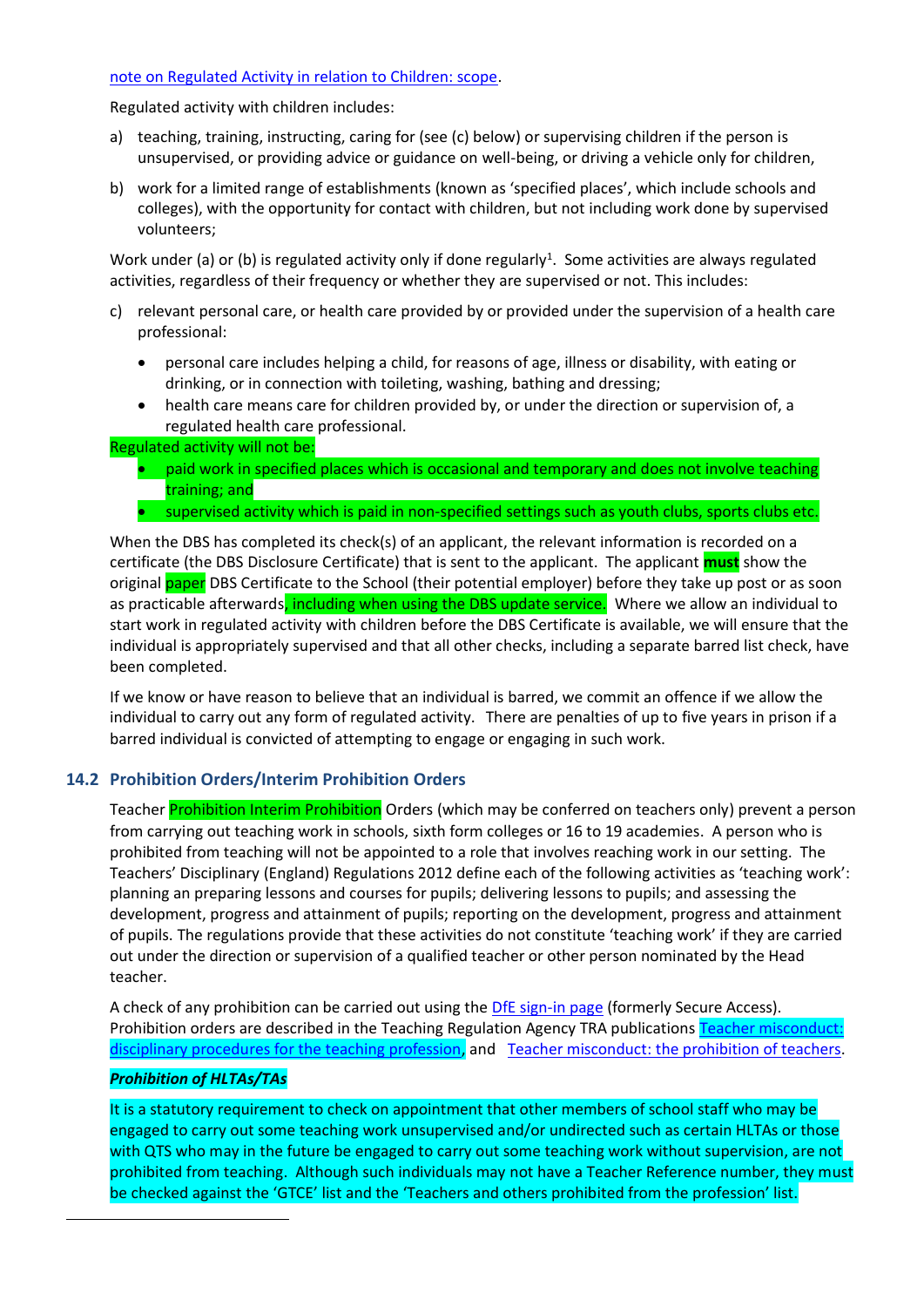There is no statutory requirement for a prohibition check to be made on applications for any other school staff position unless they will carry out unsupervised/undirected teaching work. This means that, generally, when appointing into teaching assistant (TA) or other non-teaching positions, prohibition checks will not be required.

Prohibition Orders are made by the Secretary of State following consideration by a professional conduct panel convened by the TRA. Pending such consideration, the Secretary of State may issue an Interim Prohibition Order if he considers that it is in the public interest to do so. There remain a number of individuals who are still subject to disciplinary sanctions which were imposed by the GTCE there forth both prohibition lists available through the TRA will be checked ('GTCE sanctions' **and** 'Teachers and others prohibited from the profession').

We will check the prohibition status of any teacher/HLTA/TA with QTS (or individuals who are unqualified but being employed in a teaching position) prior to appointment either permanently or on a temporary supply basis (where the supply teacher is not appointed via a Supply Agency). No teacher who is prohibited or has an interim prohibition order made against them will be employed to teach *unsupervised and/or* undirected in this school. It is the responsibility of Supply Agencies to ensure that supply teachers used in this school are similarly checked to ensure that they are not prohibited from teaching.

The purpose of the regulatory requirement to check prohibition is to prevent a person from working in a role that would contravene any prohibition order in place i.e., a role that would require them to carry out unsupervised/directed teaching work. That is why there is no statutory requirement for a prohibition check to be made on applications for any school staff position, unless they will carry out unsupervised/undirected teaching work. This means that, generally, when appointing into teaching assistant (TA) positions, prohibition checks will not be required.

We may, however, choose to undertake additional checks to those required by legislation to ensure an individual's suitability and may want to do this, for example, where someone applying for a TA role indicates that they have qualified teacher status or have previously worked as a teacher. Where we intend to do this, we will be open about this in the application process so that it is seen as fair and transparent.

Prohibition from teaching would not preclude someone from being considered for a TA role. The reasons for prohibiting someone from teaching will not necessarily relate to safeguarding matters. [Guidance](https://www.gov.uk/government/publications/teacher-misconduct-the-prohibition-of-teachers--3) is available that indicates the range of misconduct types that may be sufficiently serious to lead to prohibition. In addition, when determining the suitability of a prohibited teacher to be appointed to a nonteaching position, we will consider the circumstances surrounding the misconduct as set out in the relevant published decision document [Teacher misconduct.](https://www.gov.uk/government/collections/teacher-misconduct) This detail may help inform any subsequent risk assessment that we choose to carry out. Appendix B provides a model 'Cause for Concern' Risk Assessment which may be used.

#### <span id="page-13-0"></span>**14.3 EEA Teacher Sanctions**

EEA regulators of the teaching profession share details of any sanction or restriction that they impose on a teacher with all other EEA teacher regulators.

From 18 January 2016 to 31 December 2020, schools in England were required to use the [DfE sign-in page](https://sa.education.gov.uk/idp/Authn/UserPassword) (formerly Secure Access) to identify any restrictions imposed by all authorities in the European Economic Area (EEA) for those applying for teaching posts and who were new to or returning to the UK. There is a statutory requirement to record the date of this check on the school's single central record.

This service is no longer available to schools in the UK; however, we will retain evidence of the checks for relevant staff appointed in 2016-2020.

No similar scheme is or has been available for non-teaching staff.

See section 14.6 below for details of how we process applications from those living or who have lived abroad.

#### <span id="page-13-1"></span>**14.4 Section 128 direction**

The DfE has issued [guidance](https://assets.publishing.service.gov.uk/government/uploads/system/uploads/attachment_data/file/1006255/Section_128_guidance.pdf) which provides information about section 128 and the associated 2014 Regulations, including which factors the Secretary of State may take into account when deciding whether an individual's conduct makes them unsuitable to take part in the management of an independent school, a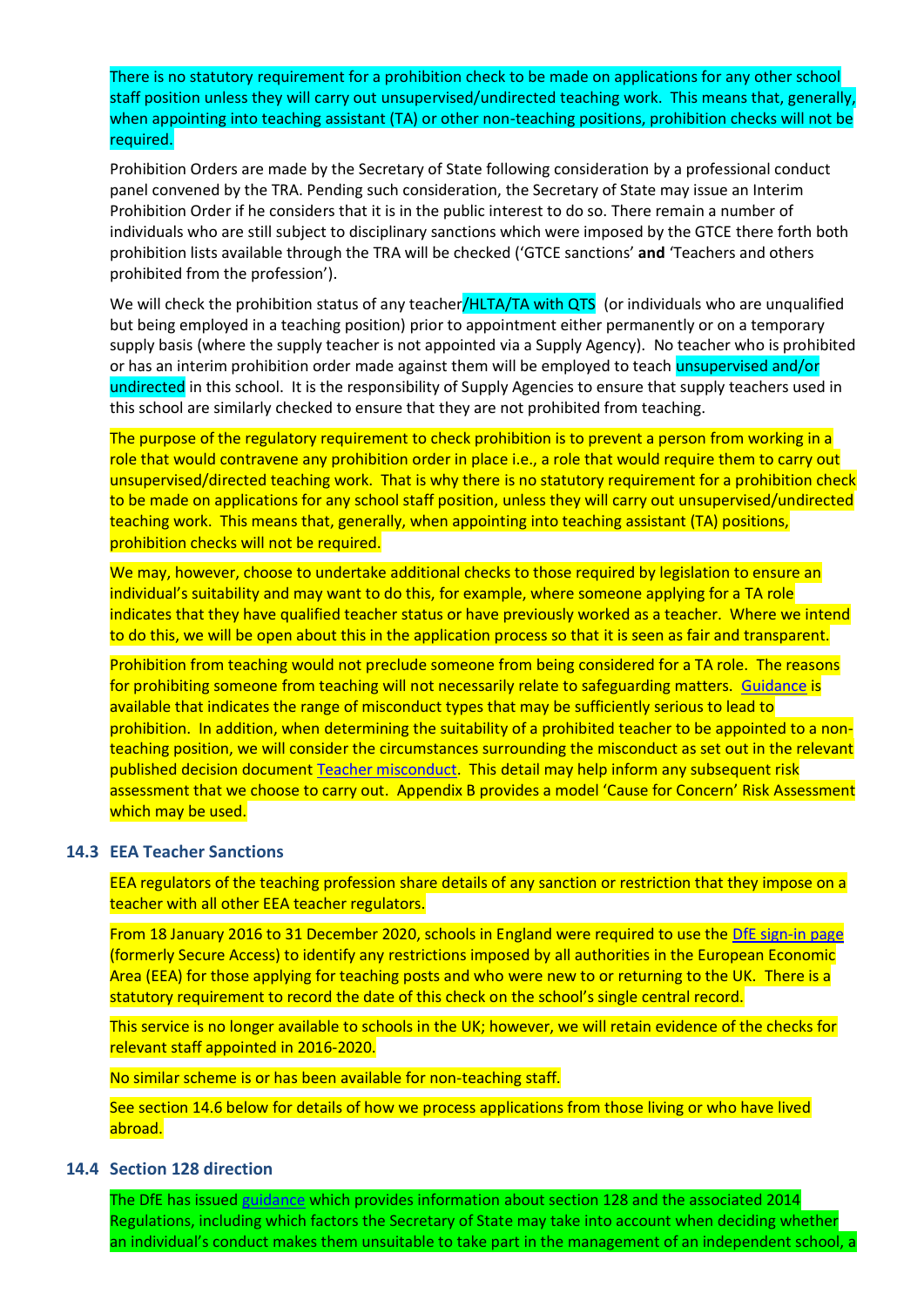#### Governor/Trustee in an Academy, or a Governor in a maintained school.

A Section 128 direction prohibits or restricts a person from taking part in the management of an independent school, including academes and free schools. A person who is prohibited is unable to participate in any management of an independent school such as:

- a management position in an independent school, academy or free school as an employee;
- a trustee of an academy or free school trust;
- a governor or member of a proprietor body for an independent school;
- a governor on any governing body in an independent school, academy or free school that retains or has been delegated any management responsibilities.

There is no exhaustive list of roles that might be regarded as 'management' for the purpose of determining what constitutes management in an Academy, independent or free school, but roles are likely to include Head teacher, principal, deputy/assistant Head teacher, governors and trustees. It is important to note, however, that the individual's job title is not the determining factor and whether other individuals such as teachers with additional responsibilities could be considered to be 'taking part in management' depends on the facts of the case.

A check for a section 128 direction can be carried out using the TRA System (also known as Secure Access online). It is also possible to check the status of individuals who are not or have never been teachers via this system. Paragraph 20 also refers.

The date the section 128 check was carried out will be recorded on the Single Central Record.

#### <span id="page-14-0"></span>**14.5 DBS Update Service**

If the applicant has subscribed to it and gives permission, the School will undertake an online update check through the DBS Update Service. Individuals can join the DBS Update Service when applying for a new DBS check or within 30 calendar days of the Disclosure Certificate being issued; this will allow portability of a Certificate across employers when applying for similar jobs or where it is anticipated that they will have a break from working in regulated activity for 3 months or more. With the individual's consent, the School can go online and carry out a free, instant check to see if there has been any change to the information recorded since the initial Certificate was issued and advise whether the individual should apply for a new Certificate. [DBS Update Service.](http://www.gov.uk/dbs-update-service)

Before using the Update Service, schools must:

- (a) obtain consent from the applicant to do so;
- (b) confirm the Certificate matches the individual's identity; and
- (c) examine the original paper Certificate to ensure that it is for the appropriate workforce and level of check e.g. Enhanced Certificate/Enhanced Certificate for Regulated Activity with children and adults.

#### <span id="page-14-1"></span>**14.6 DBS and other Checks for those living or who have lived abroad**

Individuals who have lived or worked outside the UK must undergo the same checks as all other staff in school. This includes obtaining (via the applicant) an enhanced DBS certificate (including barred list information, for those who will be engaging in regulated activity) even if the individual has never been to the UK. In addition, the School will make any further checks we think appropriate so that any relevant events that occurred outside the UK can be considered.

Overseas checks will generally be sought in the following circumstances:

- The applicant has been resident in the UK for most of his or her adult life and has spent a period of three months or longer in an overseas country within the last 5 years. This only applies where the applicant has lived continuously in at least one country for three months or longer.
- The applicant has moved to the UK within the last 10 years having previously lived abroad for most of his or her adult life.

It is usually the responsibility of the applicant to ensure that the appropriate checks in the Country where they lived are sought. Advice on the criminal record information which may be obtained from overseas police forces, published by the Home Office, is on [GOV.UK.](https://www.gov.uk/government/publications/criminal-records-checks-for-overseas-applicants)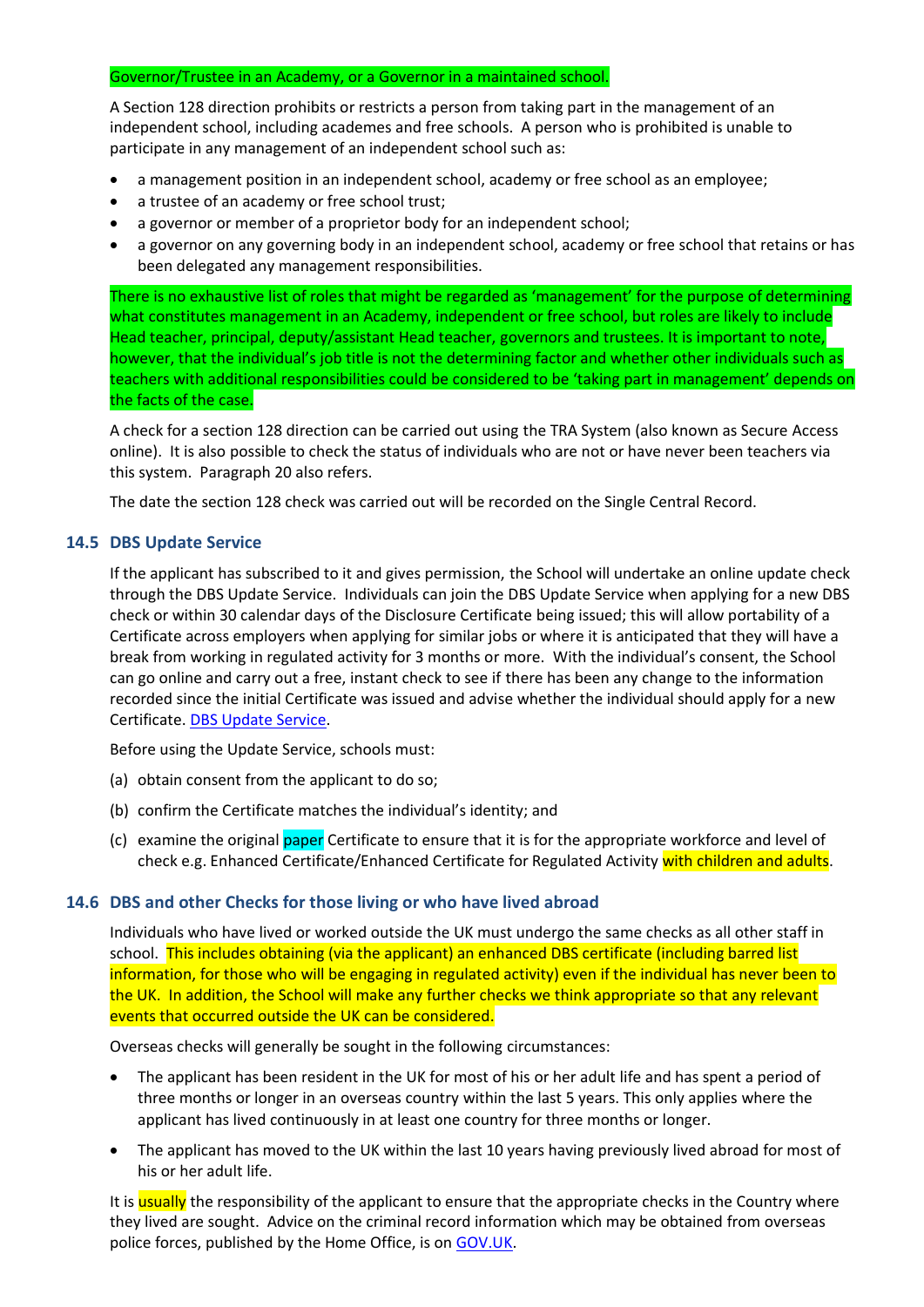In addition to the above, for teaching positions, we may request from the applicant, a letter of professional standing from the professional regulating authority in the country in which the applicant has worked. Advice about which regulatory or professional body applicants should contact is available from the [United](https://www.ecctis.com/)  [Kingdom National Information Centre](https://www.ecctis.com/) (UK ENIC). Where available, such evidence can be considered together with information obtained through other pre-appointment checks to help assess their suitability. Holding a teaching qualification (wherever it was obtained) does not provide suitable assurances for safeguarding purposes that an individual has not been found guilty of any wrongdoing or misconduct, and/or is suitable to work with children. Where this information is not available, we will seek alternative methods of checking suitability and/or undertake a risk assessment (see Appendix B) that supports informed decision making on whether to proceed with the appointment. Although sanctions and restrictions imposed by another regulating authority do not prevent a person from taking up teaching positions in England, we will consider the circumstances that led to the restriction or sanction being imposed when considering a candidate's suitability for employment. Further information can be found in **DfE Guidance: [Recruit teachers from overseas.](https://www.gov.uk/guidance/recruit-teachers-from-overseas)** 

The Department for Education has also issued guidance on [Qualified teacher status \(QTS\): qualify to teach](https://www.gov.uk/government/publications/employing-overseas-trained-teachers-from-outside-the-eea)  [in England.](https://www.gov.uk/government/publications/employing-overseas-trained-teachers-from-outside-the-eea) This provides information on how to obtain qualified teacher status (QTS) to teach in a maintained school or non-maintained special school in England where previously the applicant has been an overseas-trained teacher from a European Union country, Iceland, Liechtenstein, Norway, Switzerland, Australia, New Zealand, Canada or USA. Teachers who trained in a country outside of the UK, EU, Iceland, Liechtenstein, Norway, Switzerland, Australia, Canada, New Zealand or the USA, will normally need to complete an accredited training [programme](http://www.education.gov.uk/get-into-teaching/teacher-training-options/experienced-teachers.aspx) in England. After completing the training, they will get QTS and be able to apply for a permanent teaching post in a maintained school or non-maintained special school.

Where overseas checks are relevant, we will endeavour to seek at least one overseas reference, even if no police certificate or certificate of good conduct is available from that country.

## <span id="page-15-0"></span>**15. Single Central Record**

The School will keep and maintain a Single Central Record (SCR). The SCR is a record of the vetting checks specified in statutory legislation which have been carried out in order to verify, as far as is reasonably practicable, that the individual is an appropriate person to work within the setting. The SCR will include details of pre-employment checks carried out for the following people:

- all staff (including supply staff, apprentices and teacher trainees on salaried routes) who work at the school:
- all others who work (paid or unpaid) in regular contact with children in the school, including volunteers;
- contractors (where relevant); and
- all members of the proprietor body.

We may also choose to record the vetting checks completed for volunteers, governors of maintained, foundation, voluntary controlled or voluntary aided schools and regular contractors on the SCR.

For students, written confirmation will be sought confirming that the host school, college or University of the individual has carried out the relevant checks and obtained the appropriate certificates, whether any enhanced DBS check certificate has been provided in respect of the individual, whether the relevant barred list check has been completed (if the student will be in regulated activity with children) and the date that confirmation was received.

The information that must be recorded in respect of staff members (including teacher trainees on salaried routes) is whether the following checks have been carried out or certificates obtained **prior to appointment**, and the date on which each check was completed/certificate obtained:

- an identity check ([GOV.UK How to prove and verify someone's identity](https://www.gov.uk/government/publications/identity-proofing-and-verification-of-an-individual/how-to-prove-and-verify-someones-identity#strength));
- a barred list check:
- an enhanced DBS check/certificate;
- a prohibition from teaching check and GTCE check (where applicable);
- a section 128 check (for management positions);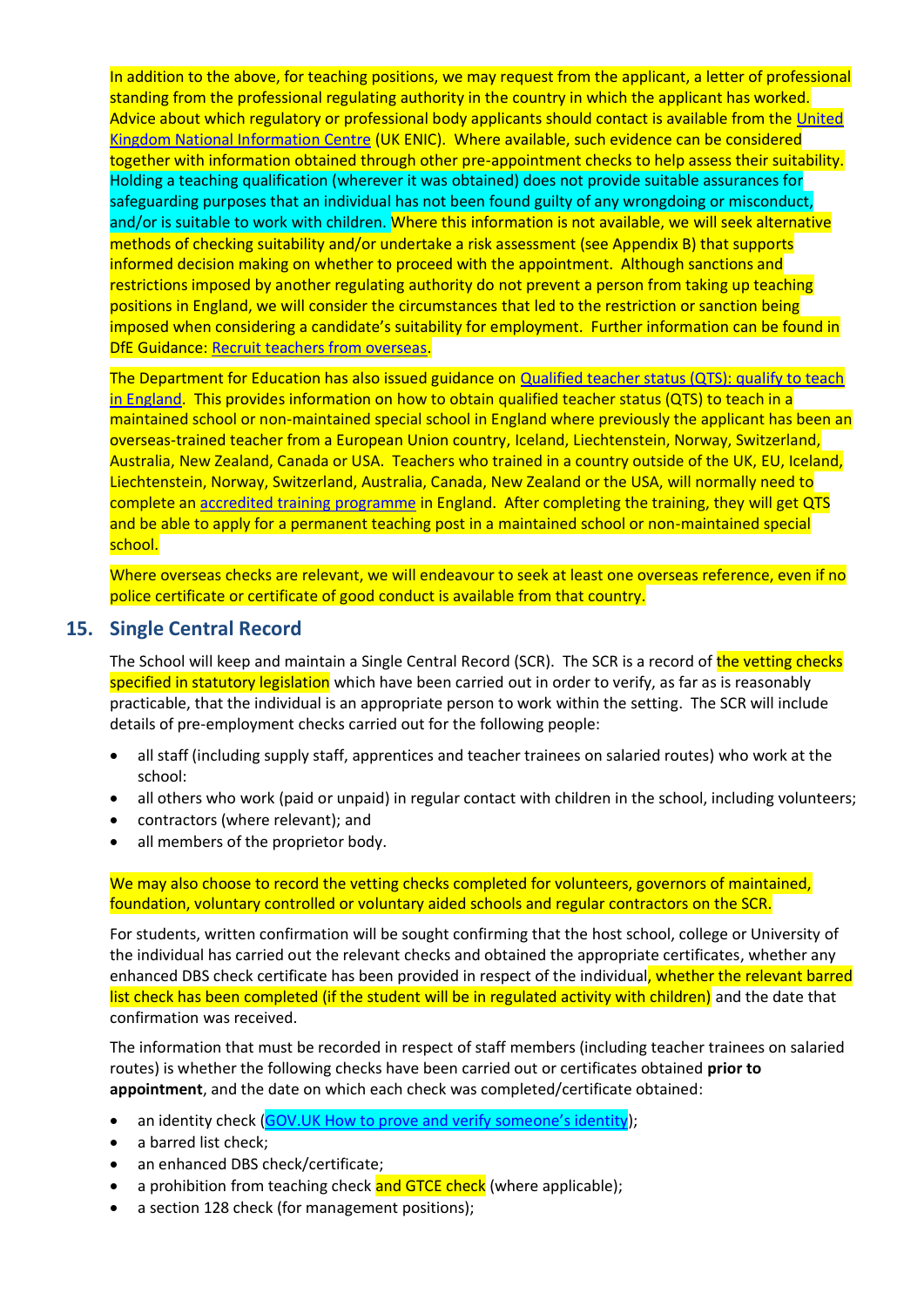- further checks on people living or working outside the UK. This would include recording checks for those EEA teacher sanctions and restrictions described in paragraph 13.3 above undertaken between 18/01/16 and 31/12/20 and any additional checks undertaken for those applying for teaching posts;
- a check of professional qualifications; and
- a check to establish the person's right to work in the United Kingdom.

The School does not keep copies of DBS certificates to fulfil the duty of maintaining the SCR. To comply with the requirements of the Data Protection Act, where the School chooses to retain a copy of the DBS Certificate, they will be retained in line with the DBS guidance on retention. A copy of the other documents used to verify the successful applicant's identity, right to work in the UK and required qualifications will be held on the personnel file along with the criminal self-disclosure, notes of any discussions with the employee about that self-disclosure and the risk assessment of suitability, where relevant criminal history was disclosed (see Appendix B – Model Cause for Concern Risk Assessment).

The details of an individual will be removed from the single central record once they no longer work at the school.

## <span id="page-16-0"></span>**16. Agency and Third Party Staff**

The School will obtain written notification from any agency, or third-party organisation, we use that the organisation has carried out the necessary checks on an individual who will be working at the School that the school would otherwise perform. This will include, as necessary, confirmation that the following checks have been carried out prior to appointment:

- DBS Enhanced Disclosure for Regulated Activity, including confirmation that the certificate has been obtained by either the employment business or another such business;
- Prohibition *check(s)* (teachers only);
- Disqualification under the Childcare (Disqualification) and Childcare (Early Years Provision Free of Charge) (Extended Entitlement) (Amendments) Regulations 2018 declaration. This should include confirmation that the agency or organisation providing the staff has informed them that they will be committing and offence if they are deployed to work in relevant childcare settings if they are disqualified under legislation.

The School will ensure that the person presenting themselves for work is the same person on whom the checks have been made and will record the date this ID check was carried out (usually the first day the individual presents in school).

Regulations 18 and 30 of the School Staffing (England) Regulations 2009 requires that where the employment business has obtained an enhanced DBS certificate before the person is due to begin work at the school which disclosed any matter or information or any information was provided to the employment business from the Police, a copy of the certificate must be provided to the governing body (Head teacher) of the school so that we may decide whether or not the person is suitable to work with children. This applies to all supply staff including support staff who are appointed via a Supply Agency.

Part 4 of the Schedule to the Education (Independent School Standards) Regulations 2014 requires that Education Businesses who supply staff to Academies, Independent and Free Schools supply those settings with a copy of an individual's DBS certificate prior to placing the supply staff member. The date this Certificate was received must be recorded on the Single Central Record.

## <span id="page-16-1"></span>**17. Trainee / Student Teachers**

Where applicants for initial teacher training are salaried by the school, the School will ensure that all necessary checks are carried out as if the trainee were an employee including, where necessary, a Childcare Disqualification Declaration. As trainee teachers will generally be engaged in work which is regulated activity relating to children, an enhanced DBS Disclosure for Regulated Activity check will be obtained. Where trainee teachers are fee-funded it is the responsibility of the initial teacher training provider to carry out the necessary checks, with written confirmation that the appropriate checks have been carried out, being given to the school in advance of the placement. We will not request copies of the Certificates, but will ensure that the person presenting themselves for work is the same person on whom the checks have been made.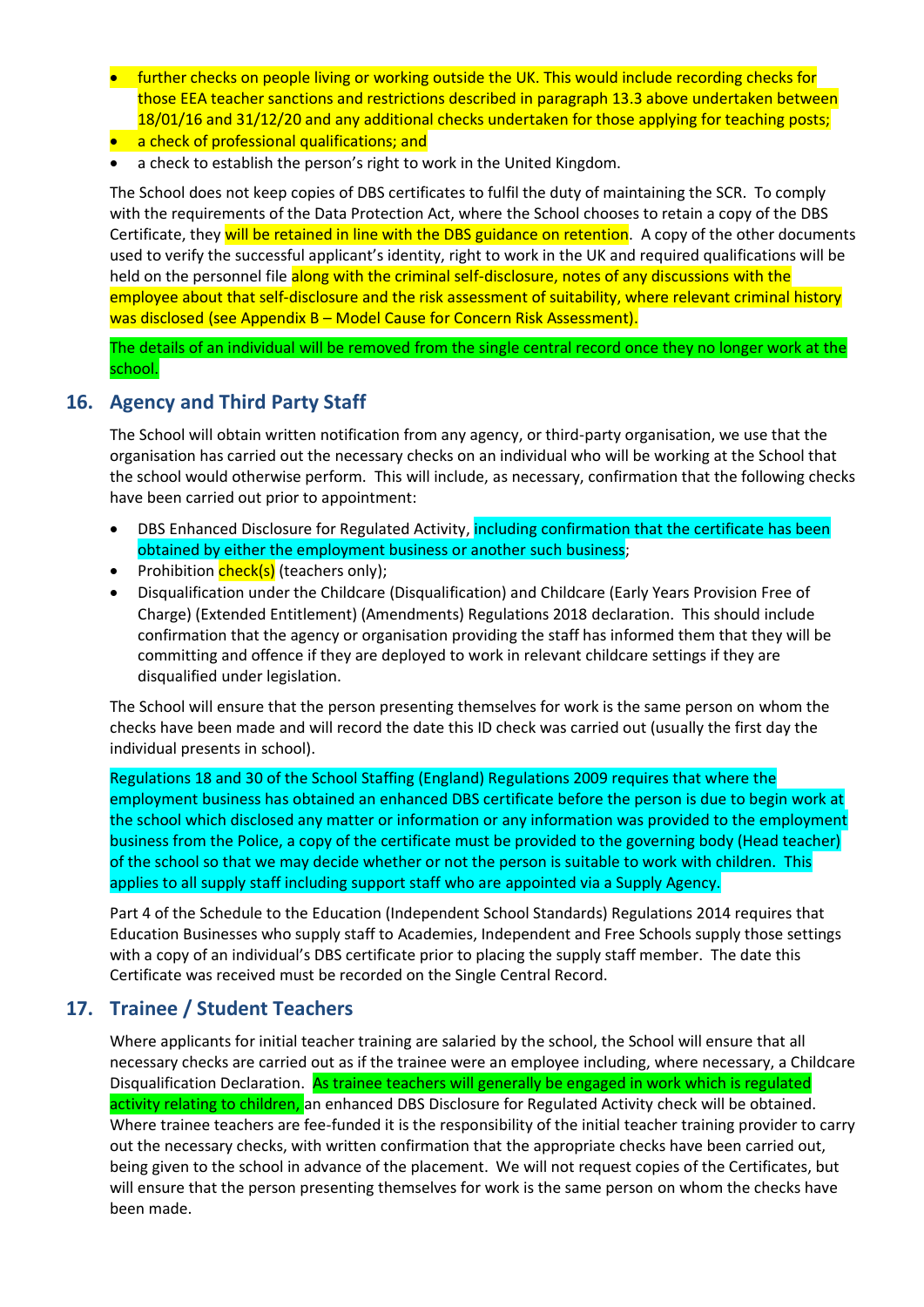## <span id="page-17-0"></span>**18. Volunteers**

Under no circumstances will a volunteer on whom no checks have been obtained be left unsupervised or allowed to work in regulated activity. Such volunteers will be subject to reasonable supervision by a person who themselves are in regulated activity.

For new volunteers in regulated activity who will regularly teach or look after children on an unsupervised basis or provide personal care on a one-off basis the School will obtain an enhanced DBS Disclosure with a barred list check. In addition, the Head teacher will determine whether a Childcare Disqualification declaration is required to be completed.

For new volunteers not in regulated activity we will undertake a risk assessment and use our professional judgement and experience when deciding whether to seek an enhanced DBS check.

In undertaking the risk assessment, we will take the following into consideration:

- the nature of the work with children, especially if it will constitute regulated activity, including the level of supervision;
- what the establishment knows about the volunteer, including formal or informal information offered by staff, parents and other volunteers;
- whether the volunteer has other employment or undertakes voluntary activities where referees can advise on their suitability; and
- whether the role is eligible for a DBS check and, if it is, what level is appropriate.

Details of the risk assessment will be recorded.

The Protection of Freedoms Act 2012 amended the Safeguarding Vulnerable Groups Act 2006, removing supervised volunteers from regulated activity and applying a duty on the Secretary of State to issue guidance to assist regulated activity providers such as schools and colleges, to decide what level of supervision is required so that this exclusion would apply. If the volunteer is to be supervised while undertaking an activity which would be regulated activity if it was unsupervised, the statutory DfE guidance will be followed. This is replicated at Appendix E. The guidance issued following this change requires that:

- there must be supervision by a person who themselves are in regulated activity;
- the supervision must be regular and day to day; and
- the supervision must be "reasonable in all the circumstances to ensure the protection of children".

There are certain circumstances where schools may obtain an enhanced DBS certificate (not including barred list information), for volunteers who are not engaging in regulated activity. This is set out in DBS workforce guides, which can be found on gov.uk.

Employers are not legally permitted to request a barred list check on a supervised volunteer as they are not considered to be engaged in regulated activity.

Volunteers engaging in regulated activity do not have to be re-checked if they have already had a DBS check (which includes barred list information) unless the school has any concerns. If, however, the volunteer has a break (3 months or more) from volunteering in the school, it is good practice to seek a new DBS certificate. Such volunteers should, however, be strongly encouraged to register with the DBS Update service.

## <span id="page-17-1"></span>**19. Proprietors of Independent Schools Including Academies and Free Schools or Alternative Provision Academies and Free Schools**

Before an individual becomes either the proprietor of an independent school or the chair of a body of people which is the proprietor of an independent school, the Secretary of State will:

- carry out an enhanced DBS check;
- confirm the individual's identity; and
- if the individual lives or has lived outside of the UK, making an enhanced check insufficient, such other checks as the Secretary of State considers appropriate.

The Secretary of State also undertakes these checks in respect of the Chair of governing bodies of a nonmaintained special school.

The requirement for an enhanced DBS check is disapplied for the Chair of an Academy Trust if the academy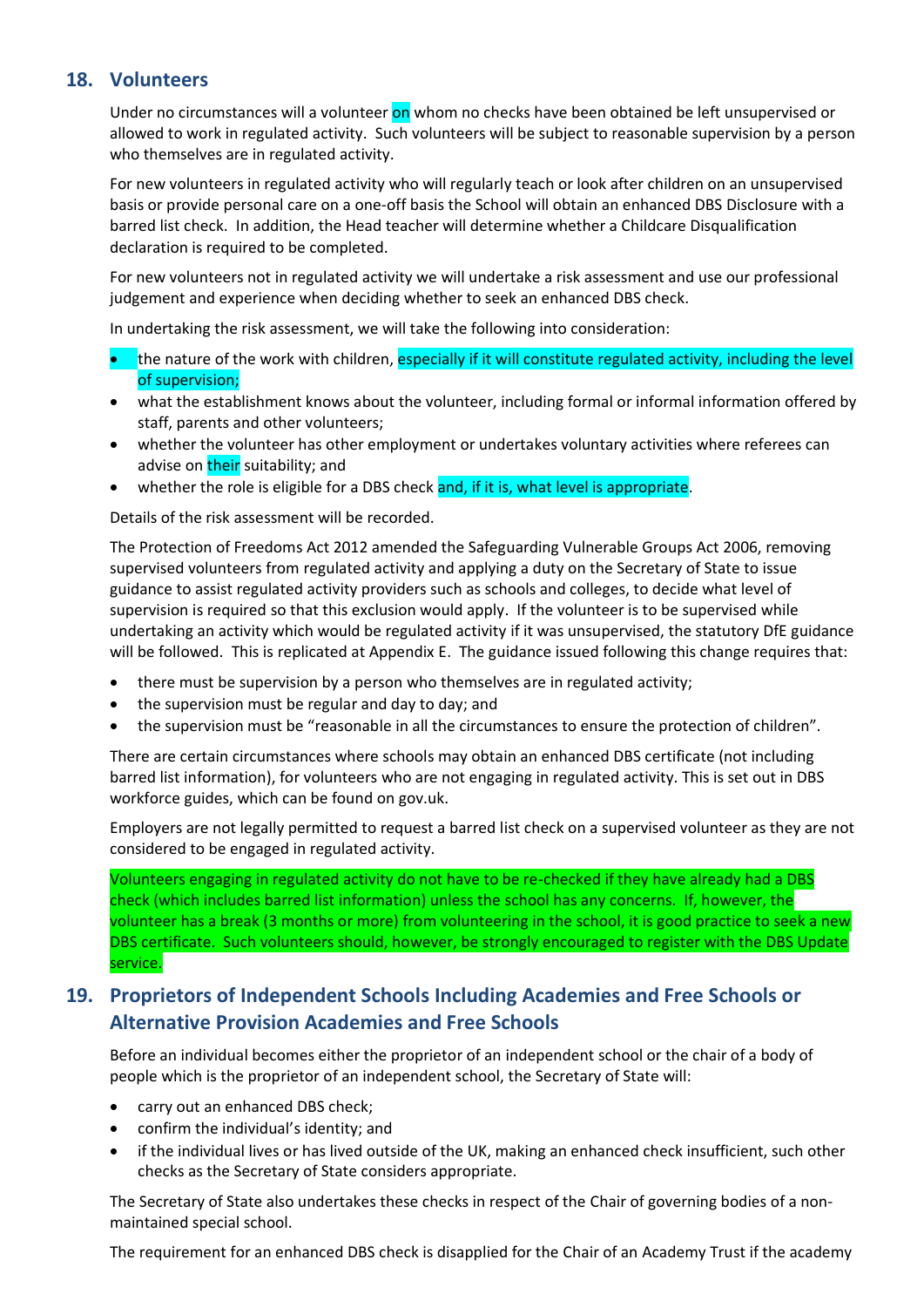is converting from a maintained school and the person has already been subject to a check carried out by the Local Authority.

## <span id="page-18-0"></span>**20. Individuals engaged in management roles in Academies, Independent and Free Schools**

The Independent School Standards which also apply to Academies and Free Schools require that checks be made prior to appointment for the existence of directions made by the Sectary of State under s.128 of the Education and Skills Act 2008 barring individuals from taking part in the management of an Independent School.

The scope of the barring directions covers membership of proprietor bodies (including governors if the governing body is the proprietor body for the school), and **all** staff positions as follows:

- Head teacher
- any teaching positions on the senior leadership team
- any teaching positions which carry a department headship
- non-teaching **positions** which are part of the senior leadership team
- senior leaders of a multi-academy trust (e.g., CEO, Finance Director)

#### <span id="page-18-1"></span>**21. Alternative Provision**

We will obtain written confirmation from the alternative provider that appropriate safeguarding checks have been carried out on individuals working at the establishment i.e. those checks that we would otherwise perform in respect of our own staff.

#### <span id="page-18-2"></span>**22. Others with the potential for contact with children**

#### <span id="page-18-3"></span>**22.1 Contractors**

Where we use contractors to provide services, we will set out our safeguarding requirements in the contract between the organisation and the school.

The School will ensure that any contactor, or any employee of the contractor, who is to work at the school has been subject to the appropriate level of DBS check. Contractors who are engaging in regulated activity will require an Enhanced DBS check for Regulated Activity. For all other contractors who are not engaging in regulated activity, but whose work provides them with an opportunity for regular contact with children, an enhanced DBS check will be required. In considering whether the contact is regular, it is irrelevant whether the contactor works on a single site or across a number of sites.

Under no circumstances will a contractor in respect of whom no checks have been obtained be allowed to work unsupervised or engage in regulated activity. Schools are responsible for determining the appropriate level of supervision depending on the circumstances and risks to children involved. See Appendix C for Model Risk Assessment.

If a contractor working in school is a self-employed sole trader, the school will consider obtaining a DBS check as self-employed people are not able to make an application directly to the DBS on their own account.

We will, however, always check the identity of contractors and their staff on arrival at the school.

#### <span id="page-18-4"></span>**22.2 Visitors**

For visitors provided by a third party e.g. educational psychologists, social workers etc and those connected with the building/grounds maintenance see Section 16 above. We will ensure that ID checks are carried out and seek assurance that the visitor has had the appropriate DBS check (or the visitor's employers have confirmed that their staff have appropriate checks).

The School does not have the power to request DBS checks and barred list checks, or ask to see DBS certificates, for visitors to the school who are not working directly with children e.g. children's relatives or other visitors attending an activity in school. Staff in this School will use their professional judgement about the need to escort or supervise visitors.